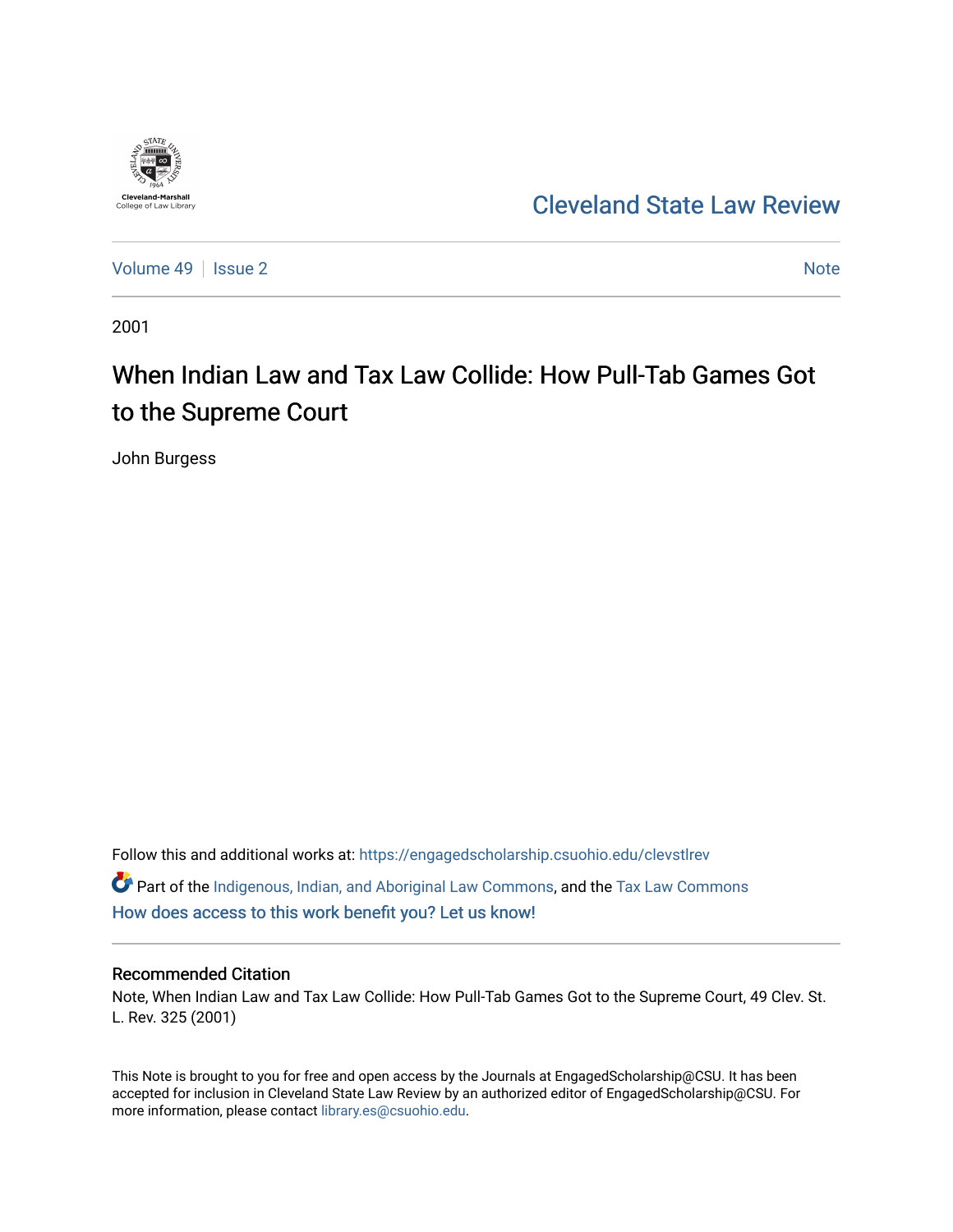| WHEN INDIAN LAW AND TAX LAW COLLIDE: HOW PULL- |  |
|------------------------------------------------|--|
| TAB GAMES GOT TO THE SUPREME COURT             |  |

| I.   |                                                |                                                 |  |  |
|------|------------------------------------------------|-------------------------------------------------|--|--|
| Π.   |                                                | THE BACKGROUND OF CHICKASAW                     |  |  |
|      |                                                |                                                 |  |  |
|      | A.                                             | What Are These "Pull-Tab" Games?327             |  |  |
|      | $B_{\cdot}$                                    |                                                 |  |  |
|      |                                                | 1.                                              |  |  |
|      |                                                | The Indian Gaming Regulatory Act  328<br>2.     |  |  |
|      | C.                                             | The Cases at the Center of This Controversy 330 |  |  |
|      |                                                | 1.                                              |  |  |
|      |                                                | 2.<br>The First Decision – Chickasaw            |  |  |
|      |                                                |                                                 |  |  |
|      |                                                | 3.<br>The Second Decision -                     |  |  |
|      |                                                |                                                 |  |  |
|      |                                                | A Quick Note on the<br>i.                       |  |  |
|      |                                                | Government's Petition for Rehearing  335        |  |  |
|      | D.                                             | The Indian Canon of Construction and            |  |  |
|      |                                                | Relations with the Federal Government337        |  |  |
| III. |                                                | AN OVERVIEW OF THE TAXABILITY OF INDIAN         |  |  |
|      | <b>TRIBES AND PRIOR COLLISIONS BETWEEN THE</b> |                                                 |  |  |
|      |                                                | IRC AND THE INDIAN CANON OF CONSTRUCTION 338    |  |  |
|      | A.                                             | The Taxability of Indian Tribes in General  338 |  |  |
|      | $B_{\cdot}$                                    | Warbus v. Commissioner and Its Possible         |  |  |
|      |                                                |                                                 |  |  |
|      | C.                                             | Why Courts Often Have Trouble When              |  |  |
|      |                                                |                                                 |  |  |
|      |                                                | IV. WHAT'S THE RIGHT ANSWER IN CHICKASAW        |  |  |
|      |                                                |                                                 |  |  |
|      | А.                                             | A Closer Look at Section 2719(D)(1)             |  |  |
|      |                                                |                                                 |  |  |
|      | В.                                             | Further Analysis of the Ambiguous               |  |  |
|      |                                                |                                                 |  |  |
|      | $C_{\cdot}$                                    | Where Did Chickasaw Nation Go Wrong? 349        |  |  |
|      | D.                                             | <b>Other Policy Concerns Which Support</b>      |  |  |
|      |                                                |                                                 |  |  |
| V.   |                                                |                                                 |  |  |
| VI.  |                                                | POSTSCRIPT: THE SUPREME COURT'S DECISION  353   |  |  |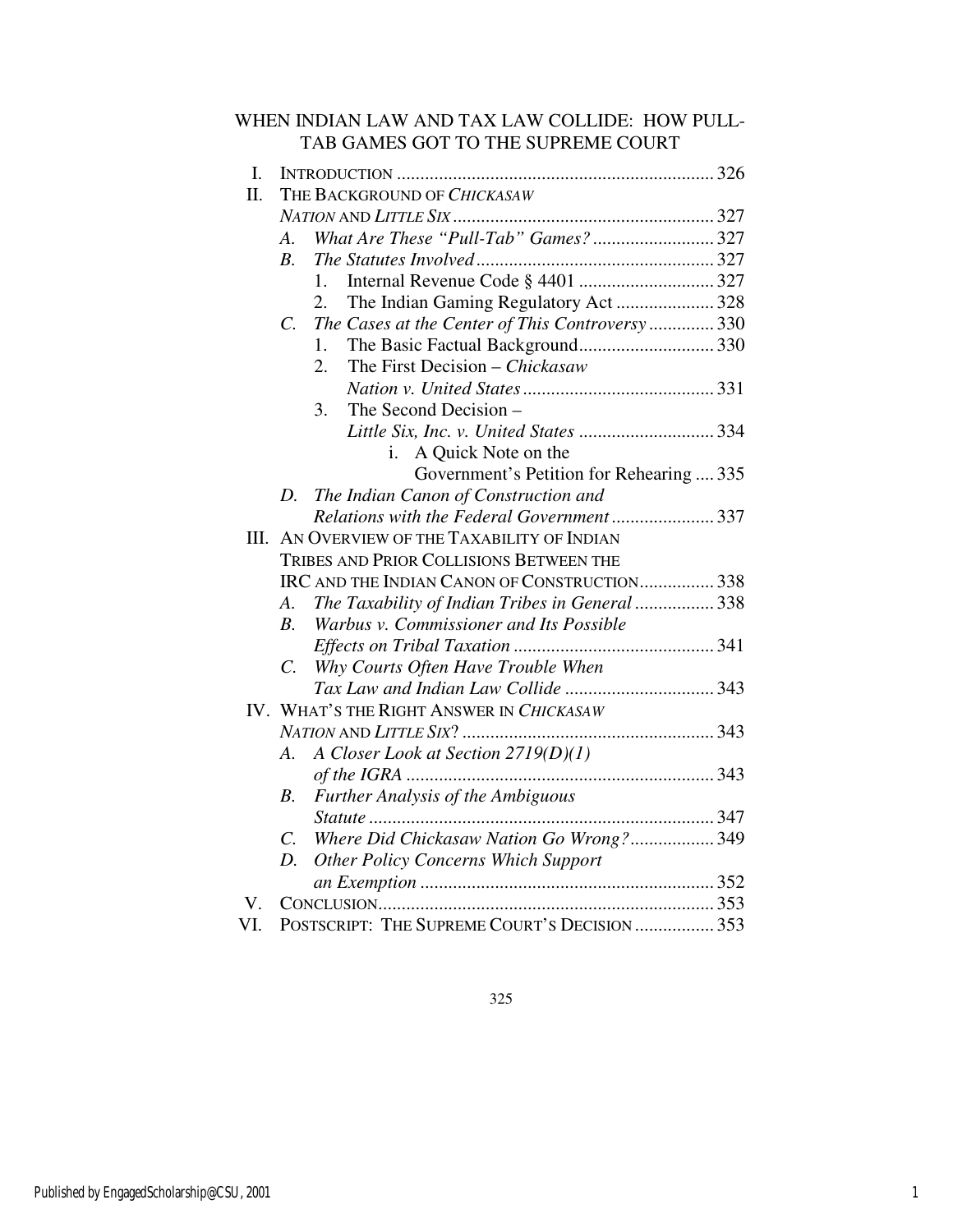#### I. INTRODUCTION

Indian law and the Internal Revenue Code (hereinafter the Code) rarely collide. Very few legal scholars with expertise in one area like to spend time in the other one. At first glance, it seems as though these two areas of the law seem to have almost nothing in common. Still, American Indian tribes are subject to the provisions of the Code, and like other taxpayers, they occasionally have disagreements with the Internal Revenue Service (hereinafter IRS) with respect to what the Code says. With Federal Indian law entering the equation, the already complicated provisions of the Code can become even less clear. These two areas of law do collide occasionally, and the results can cause some head scratching among those familiar with both areas. That is exactly what happened in the two cases that are at the center of this Note.

In a span of three weeks in April, 2000, two U.S. Circuit Courts came to completely opposite conclusions with respect to the same factual situations. In both cases, a federally recognized Indian tribe was suing the government for the refund of excise taxes paid on the sales of "pull-tab" games, which are commonly sold by tribes and non-profit organizations as a means of fundraising. Both cases brought together various statutes from the Indian Gaming Regulatory Act<sup>1</sup> (the IGRA) and the Code, as well as other treaties and canons of construction.

The first decision, *Chickasaw Nation v. United States*, 2 decided on April 5th in the Tenth Circuit, held that the tribe was not exempt from paying excise taxes on these games.<sup>3</sup> The second decision, *Little Six, Inc. v. United States*,<sup>4</sup> decided on April 24th by the Federal Circuit, held that the tribe was exempt from these excise taxes. These results were contradictory in spite of the fact that the factual situations were virtually identical and involved the same statutes. The complexity of the statutes makes the issue a cloudy one and resulted in the contradictory outcomes. The Supreme Court has now decided to review the matter. It granted a petition for certiorari in the *Chickasaw Nation* case,<sup>5</sup> but a date for the oral arguments has not yet been set.

This Note will explore the reasons why two identical cases can turn out with completely different results. To do so, consideration will be given to the statutes involved and the varying interpretations of these statutes. Another important consideration is the policy behind these statutes, especially the IGRA. Part II will describe what the pull-tab games are, the statutes at issue, the conflicting cases, and the statutory interpretation issue. Part III will describe how the tenets of Indian Law can affect the analysis. Part IV will contain an analysis of the statutes and compare it to how the courts analyzed them. Part IV will also explore how issues and policies

1 25 U.S.C. §§ 2701-21 (2000).

2 208 F.3d 871 (10th Cir. 2000).

<sup>3</sup>Actually, *Chickasaw Nation* represents two cases, itself and a companion case, *Choctaw Nation of Oklahoma v. United States*, 210 F.3d 389 (10th Cir. 2000). *Choctaw Nation*, which again involved the same factual scenario and issues as *Chickasaw Nation*, was decided on the same day by the same panel of judges. The brief opinion in *Choctaw Nation* stated that it affirmed summary judgment to the government based on its opinion in *Chickasaw Nation. Chickasaw Nation of Oklahoma*, 210 F.3d at 389.

4 210 F.3d 1361 (Fed. Cir. 2000).

5 69 U.S.L.W. 46224 (U.S. Jan. 22, 2001) (No. 00-507).

 $\overline{a}$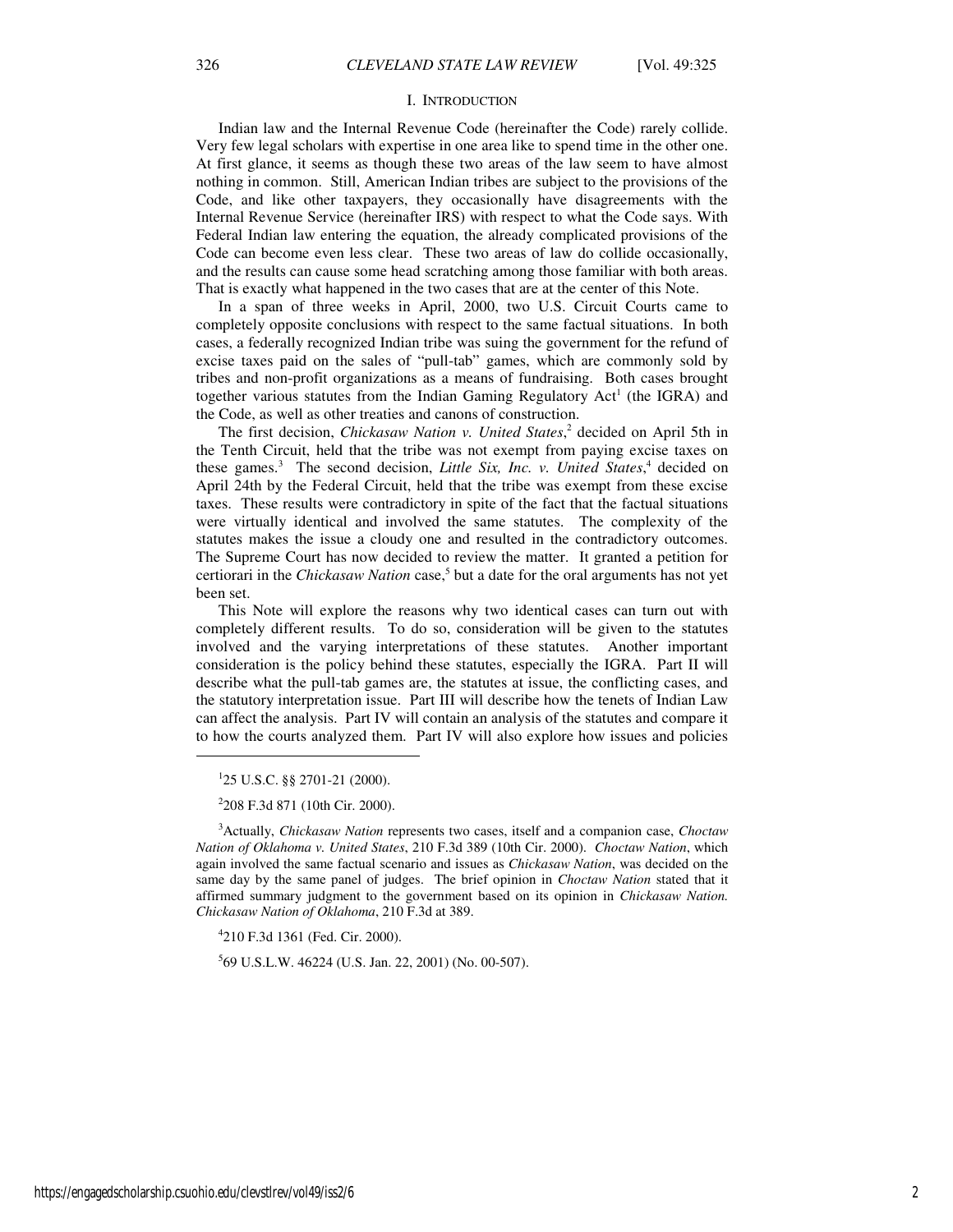more specific to Indian law should be weighed in the analysis of the statute. Finally, the Note will conclude that the decision in *Little Six, Inc.* is the correct one.

## II. THE BACKGROUND OF *CHICKASAW NATION* AND *LITTLE SIX*

#### *A. What Are These "Pull-Tab" Games?*

The pull-tab games that became the center of this controversy are a relatively common and simple form of gambling. Anyone who has been to a church festival or a bingo hall has probably seen them all over the place. The game itself is simply a ticket containing four or five windows with tabs on the back of the ticket.<sup>6</sup> Players pull off the tabs to reveal a combination of symbols. If the symbols on the back of the card match a group of symbols on the front, the player wins a prize. The concept is similar to that of instant scratch-off tickets sold by a number of state lottery agencies. The cards are sold in a series of 24,000 tickets, and the number of winning tickets are arranged so that once the entire box is sold, the seller makes a profit.<sup>7</sup>

The tribes involved in *Chickasaw Nation* and *Little Six, Inc.* sell these games on their reservations, including in gaming centers and convenience stores. Players can then redeem their prizes immediately at the point of sale or claim them later.<sup>8</sup>

*B. The Statutes Involved* 

#### 1. Internal Revenue Code § 4401

Section  $4401(a)$  of the Code imposes an excise tax on all types of wagers. That statute reads:

(1) State authorized wagers – There shall be imposed on any wager authorized under the law of the State in which accepted an excise tax equal to 0.25 percent of the amount of such wager.

(2) Unauthorized wagers – There shall be imposed on any such wager not described in paragraph (1) an excise tax equal to 2 percent of the amount of such wager.<sup>9</sup>

However, § 4402(3) grants an exemption from the tax imposed in § 4401 to a "state-conducted lottery." It states that no tax shall be imposed by this subchapter:

On any wager placed in a sweepstakes, wagering pool, or lottery which is conducted by an agency of a state acting under authority of State law, but only if such wager is placed with the State agency conducting such sweepstakes, wagering pool, or lottery, or with its authorized employees or agents.<sup>10</sup>

1

 $^{9}$ I.R.C. § 4401(a) (2000).

 $^{10}$ *Id.* § 4402(3) (2000).

<sup>6</sup> *See Chickasaw Nation*, 208 F.3d at 874 (describing how the pull-tab games work).

<sup>7</sup> *See id.* at 877.

<sup>8</sup> *See id*.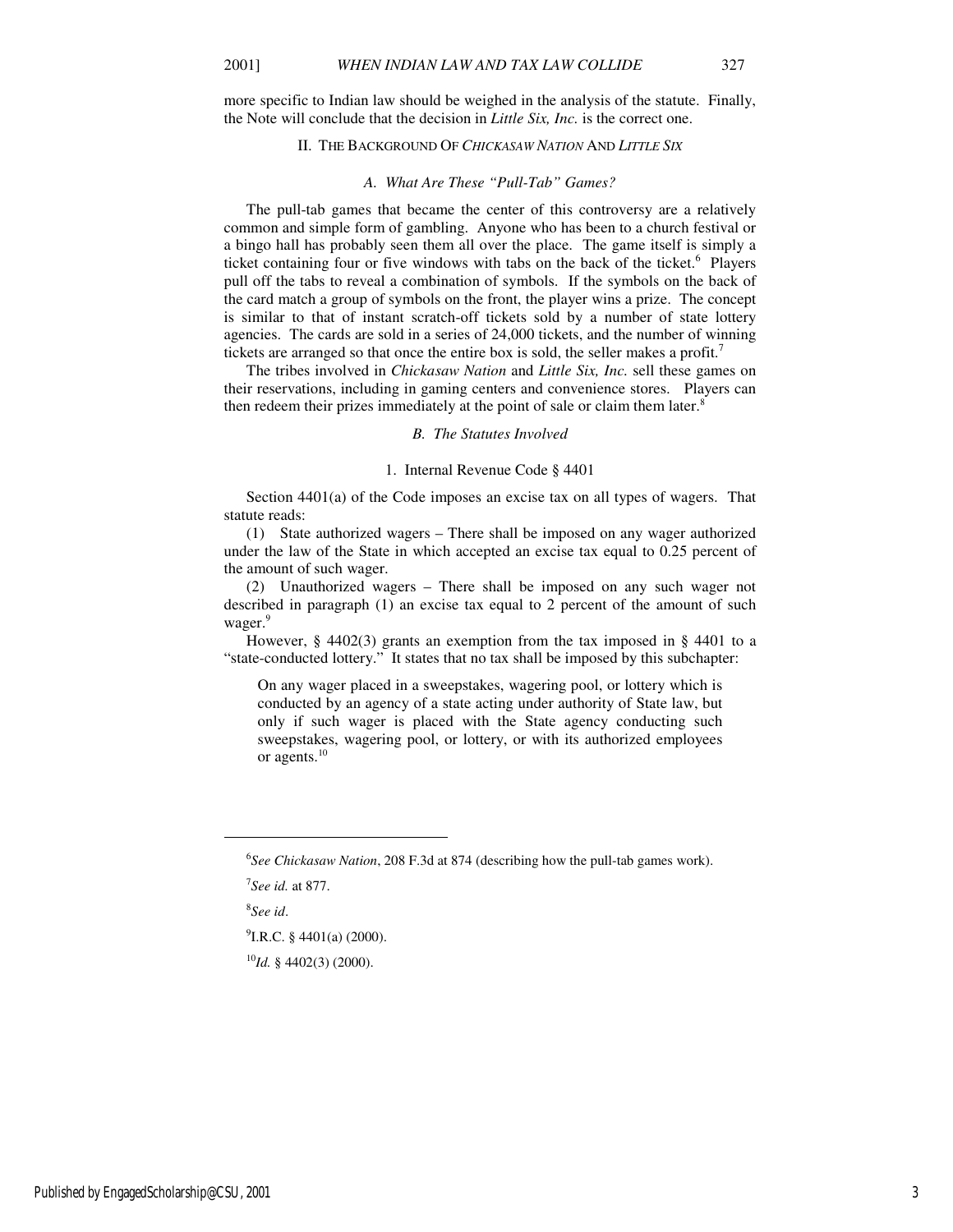It seems understandable that Congress would want to exempt state lotteries from being liable for the excise tax since the profits from these lotteries go to fund public projects, such as schools.<sup>11</sup>

Additionally, § 4411 imposes an occupational tax on each person who is liable for the tax imposed by  $\S$  4401.<sup>12</sup> The language and other details of the statute are not particularly important to the controversies in *Chickasaw Nation* and *Little Six, Inc.*; the statute just raised the stakes as far as the amount of money involved in the cases.

Sections 4401, 4402(3), and 4411 are all in Chapter  $35^{13}$  of the Internal Revenue Code, which is entitled "Taxes on Wagering." Chapter 35's reference in § 2719(d)(1) of the IGRA results in confusion because nothing in Chapter 35 particularly relates to the rest of the language of  $\S 2719(d)(1)$ . To find out why this is the case, it is necessary to look at  $\S 2719(d)(1)$  of the IGRA.

## 2. The Indian Gaming Regulatory Act

The Indian Gaming Regulatory Act<sup>14</sup> was enacted by Congress in 1988. The purpose of the IGRA, according to the legislation, was "to promote tribal economic development, tribal self-sufficiency, and strong tribal government."<sup>15</sup> However, most commentators at the time agreed that the real purpose of the legislation was to quell states' fear of competition from both regulated and unregulated Indian gaming.<sup>16</sup> That fear was greatly fueled by the Supreme Court's decision in *California v. Cabazon Band of Mission Indians*. 17

In fact, the IGRA was enacted largely, if not entirely, as a reaction "to a series of federal court decisions, culminating in" *Cabazon Band of Mission Indians*. <sup>18</sup> In *Cabazon Band*, the State of California tried to apply its gambling regulations to tribal gaming facilities consisting of bingo halls and card clubs.<sup>19</sup> In analyzing the case, the Court noted that there is an overall federal interest in "encouraging tribal self-

 $^{13}$ I.R.C. §§ 4401-24 (2000).

<sup>14</sup>25 U.S.C. §§ 2701-21.

<sup>15</sup>*See* 25 U.S.C. § 2702(1).

<sup>16</sup>Kathryn R.L. Rand & Steven A. Light, *Virtue or Vice? How IGRA Shapes the Politics of Native American Gaming, Sovereignty, and Identity*, 4 VA. J. SOC. POL'Y & L. 381, 400 (1997).

<sup>18</sup>Rand & Light, *supra* note 16, at 382.

<sup>19</sup>*Cabazon Band of Mission Indians*, 480 U.S. at 204-05. The dispute arose because the bingo and card games operated by the tribe allegedly violated California laws which limited prizes and required that profits be kept in special accounts and used for charitable purposes. The tribes admitted that the games violated the prize limits but claimed that the state did not have the authority to enforce these gambling laws within the reservations. *Id.* at 206.

1

<sup>&</sup>lt;sup>11</sup>For example, Article XV, Section 6 of the Ohio Constitution requires that all profits from the Ohio Lottery be used to fund public schools. Other states have similar requirements. For example, California requires that 34 percent of total lottery revenues be allocated to the benefit of public education. *See* CAL. GOV'T CODE § 8880.4(a)(2) (West 2000).

<sup>12</sup>*See* I.R.C. § 4411(a) (2000).

<sup>17</sup>480 U.S. 202 (1987).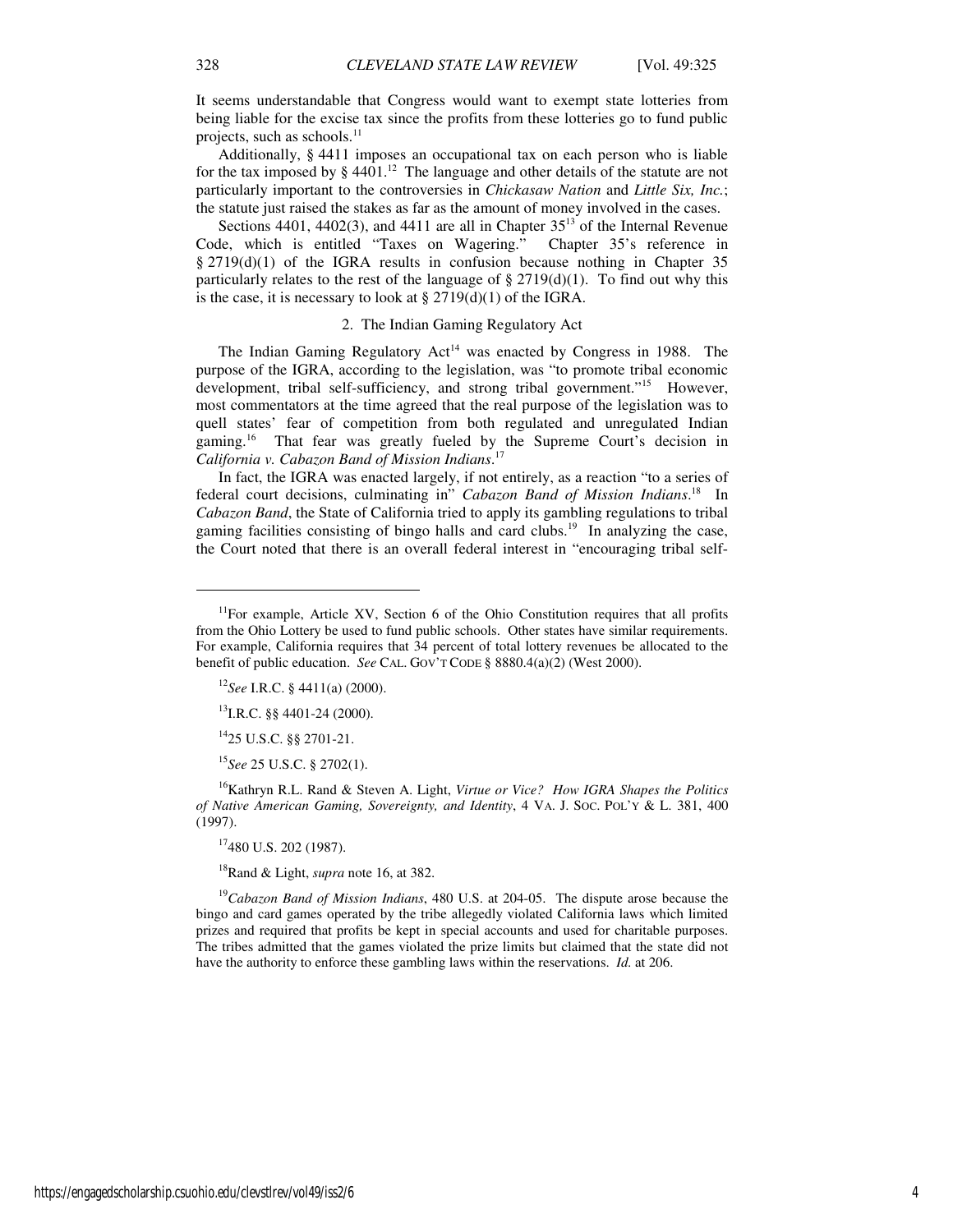sufficiency and economic development,"<sup>20</sup> and asserted that the tribes' interests were identical.<sup>21</sup> The Court determined that federal and tribal interests pre-empted California's authority to regulate Indian gaming operations.<sup>22</sup> Essentially, the Court stated that even if a state were to only allow minor forms of gambling within its borders, any tribe in that state could conduct any form of gambling, including casino games and slot machines, as long as operations were conducted on Indian lands under tribal sovereignty.<sup>23</sup> Naturally, states were concerned with a lack of control over Indian gaming within its borders. This concern provided the impetus for Congress to enact the IGRA.

The IGRA allocates jurisdictional responsibility for regulating Indian gaming according to the types of gaming involved. The more "high-stakes" the games are, the more control states have over their regulation. The IGRA establishes three classes of gaming. Class I gaming includes gaming associated with traditional Indian ceremonies and is subject to exclusive tribal jurisdiction on tribal lands.<sup>24</sup> Class II gaming includes bingo and nonbanking card games, such as poker, that meet certain state provisions, $25$  and are allowed on tribal lands in states that permit such types of gaming for any purpose by any person.<sup>26</sup> The tribes may regulate Class II gaming with oversight from the National Indian Gaming Commission.<sup>27</sup> Class III gaming includes all types of gaming not included in Class I or Class II.<sup>28</sup> These are typically the high-stakes casino games such as slot machines, roulette, and blackjack. Tribes must have a tribal-state compact in order to operate Class III gaming.<sup>29</sup> The pull-tab games at issue in these cases were classified as Class II games.<sup>30</sup>

The specific provision of the IGRA that became a central issue in *Chickasaw Nation* and *Little Six, Inc.* is § 2719(d)(1), which requires that the reporting and withholding of taxes under certain provisions of the Code should be applied to Indian gaming in the same manner as those provisions apply to state gaming operations. Section 2719(d)(1) states:

The provisions of the Internal Revenue Code of 1986 (including sections 1441, 3402(q), 6041, and 6050I, and Chapter 35 of such Code) concerning the reporting and withholding of taxes with respect to the winnings from gaming or wagering operations shall apply to Indian gaming operations

1

<sup>23</sup>Rand & Light, *supra* note 16, at 210-14.

<sup>24</sup>*See* 25 U.S.C. § 2710(a)(1).

<sup>25</sup>*Id.* § 2703(7)(A).

<sup>26</sup>*Id.* § 2710(b)(1)(A).

<sup>27</sup>*Id.* § 2706(b). The Commission was established in the IGRA as an agency to administer the provisions of the IGRA. It is in the Department of the Interior. *See id.* § 2704.

<sup>28</sup>25 U.S.C. § 2703(8).

 $^{29}$ *Id.* § 2710(d)(1)(C).

<sup>30</sup>*See Chickasaw Nation*, 208 F.3d at 881; *Little Six, Inc.*, 210 F.3d at 1364.

<sup>20</sup>*Id.* at 216.

<sup>21</sup>*Id.* at 219.

<sup>22</sup>*Id.* at 221-22.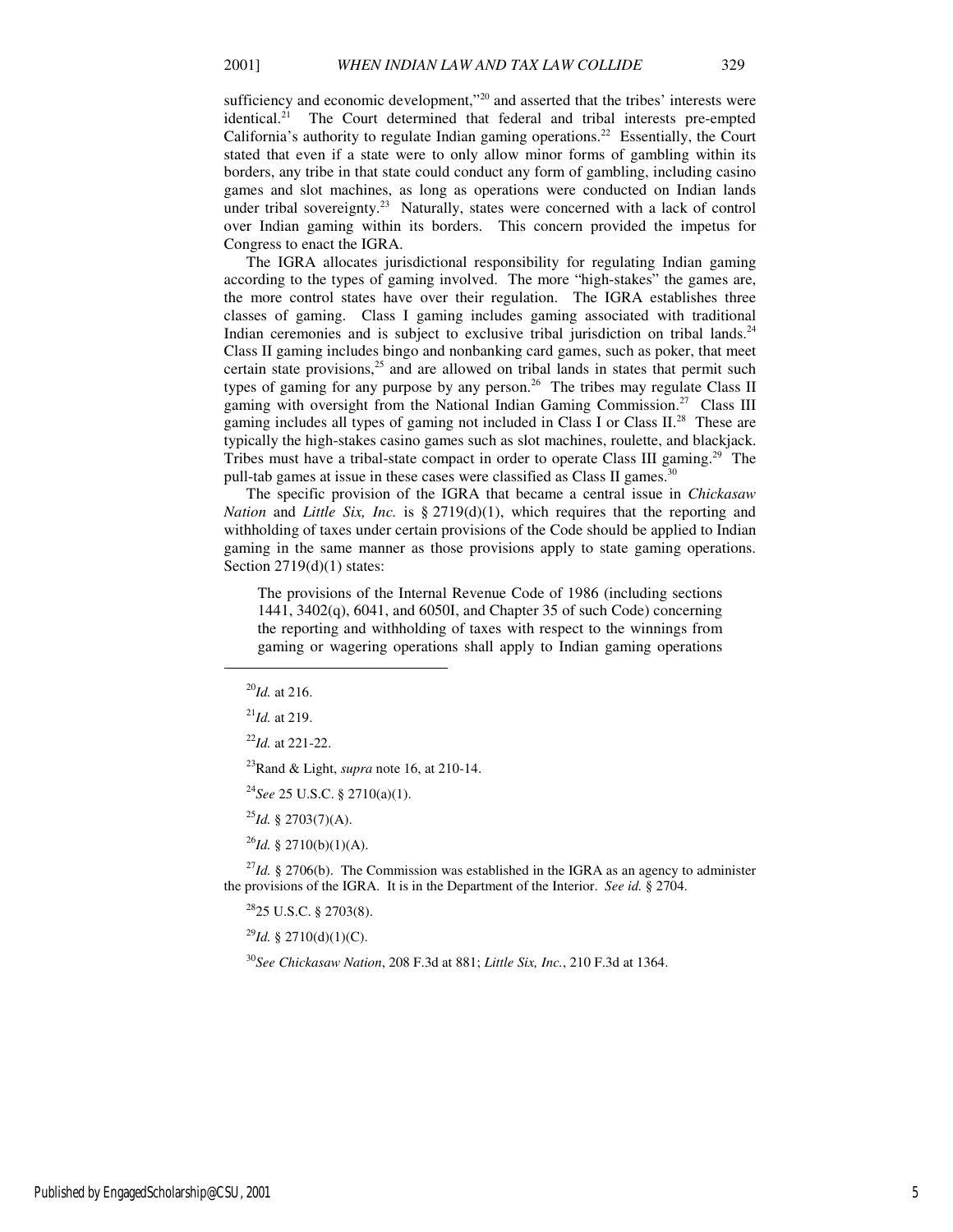conducted pursuant to this chapter, or under a Tribal-State compact entered into under section  $2710(d)(3)$  of this title that is in effect, in the same manner as such provisions apply to State gaming and wagering operations.<sup>31</sup>

The problem is that the statute aims to apply certain provisions of the Code concerning "the reporting and withholding of taxes with respect to the winnings from gaming or wagering operations" to Indian gaming operations in the same manner as those provisions apply to State gaming and wagering operations.<sup>32</sup> Those provisions are to include some sections referenced in the parenthetical phrase inserted in the statute. However, included in the parenthetical is a reference to Chapter 35 of the Code, which is a chapter imposing excise and occupational taxes. It could be argued that Congress meant to apply the taxes imposed in Chapter 35 to the tribes in the same manner as they are applied to state gaming operations. Under that interpretation, the tribes would be exempt from the taxes imposed by Chapter 35 because  $\S$  4402(3) exempts state gaming operations from these taxes.<sup>33</sup> On the other hand, it could be argued that Congress only intended that this statute apply to the reporting and withholding requirements of the Code, as the language outside the parenthetical in §  $2719(d)(1)$  would indicate. Under that interpretation, since Chapter 35 does not deal with reporting and withholding requirements, it would not apply to the tribes in the same manner as it is to the states. Therefore, the tribes would not be exempt from the taxes in Chapter 35. The parenthetical was probably inserted in an effort to make the statute more understandable. However, it did the opposite, leading to the confusion which culminated in the disagreements in *Chickasaw Nation* and *Little Six, Inc.*

#### *C. The Cases at the Center of This Controversy*

#### 1. The Basic Factual Background

The factual backgrounds for these cases are virtually identical. Both cases involved tribes who were selling the pull-tab games on their reservations. The Chickasaw Nation (the Nation), and presumably Little Six, Inc., though the opinion in its case does not mention it, withheld income taxes from the winnings of players in accordance with §  $3402(q)^{34}$  of the Code. The Nation also filed informational returns with the IRS concerning these winnings.<sup>35</sup> Neither tribe, however, paid the wagering excise taxes under § 4401 or the related occupational tax under § 4411.<sup>36</sup>

<sup>32</sup>*Id*.

 $\overline{a}$ 

<sup>36</sup>*See id.* 

 $3125$  U.S.C. § 2719(d)(1).

<sup>33</sup>*See* I.R.C. § 4402(3).

<sup>34</sup>*See Chickasaw Nation*, 208 F.3d at 874. Under § 3402(q)(3)(B) of the Code, a state agency conducting a lottery or wagering activity is to withhold an amount equal to 28 percent of any payment over \$5,000 made to the winner of a state lottery. The result is that the agency (and the IRS) does not need to go to the trouble of processing withholding paperwork for a player who has won a small prize.

<sup>35</sup>*Chickasaw Nation*, 208 F.3d at 874*.*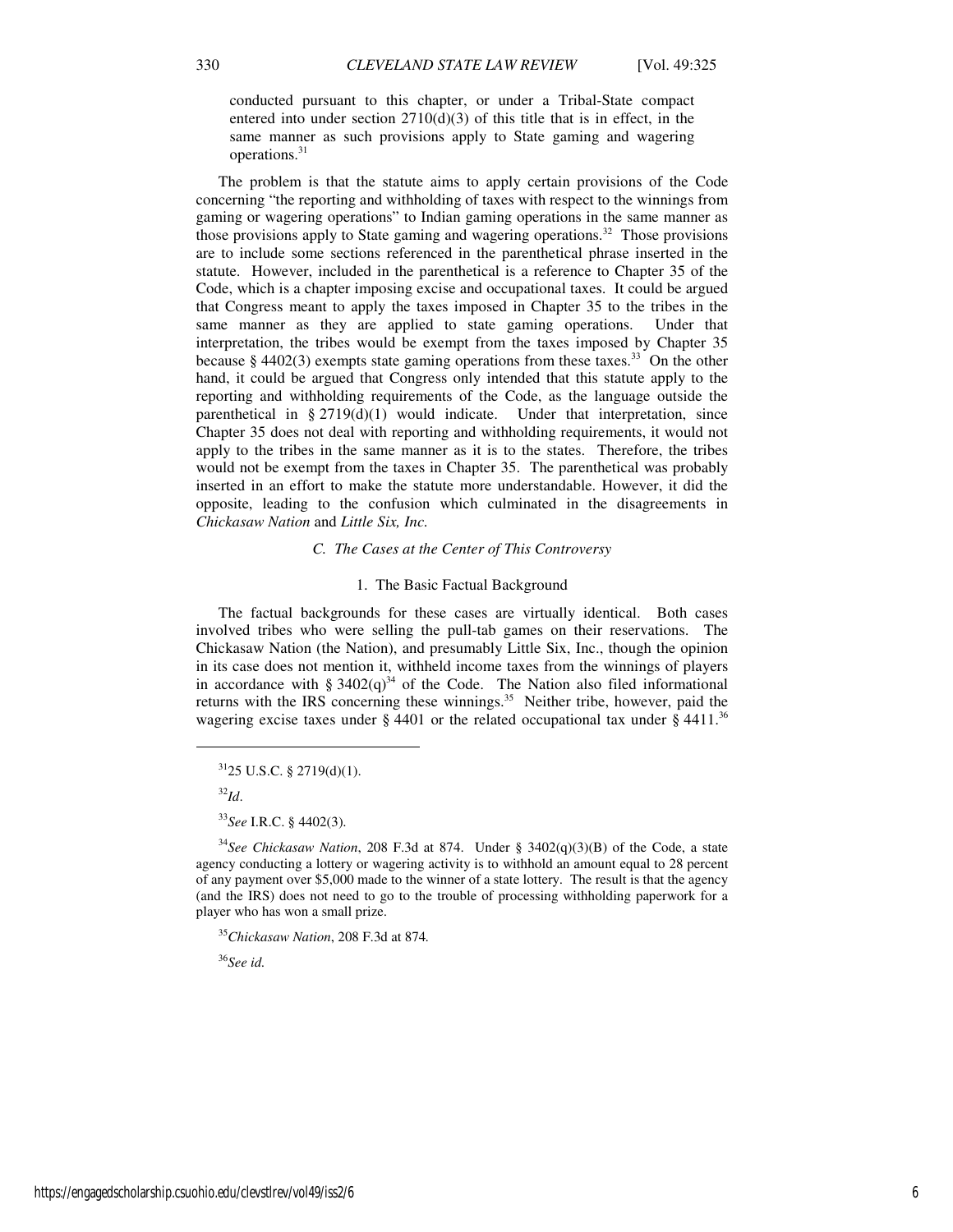The IRS conducted an audit of both tribes and determined that they were both liable for these taxes.<sup>37</sup> The tribes paid the assessment under protest and filed suit for a refund.<sup>38</sup>

## 2. The First Decision – *Chickasaw Nation v. United States*

The Chickasaw Nation is a tribe with its principal place of business in Oklahoma.<sup>39</sup> The IRS determined that the Nation owed about \$45,000 in wagering and occupational taxes related to its sales of the pull-tab games for the period from August 1991 to August 1994.<sup>40</sup> After the government was granted summary judgment in the District Court, $41$  the Nation raised four grounds for appeal: (1) The pull-tabs do not constitute a "taxable wager" under § 4421 of the Code; (2) the tribe is not a "person" subject to federal wagering excise taxes; (3) the IGRA demonstrated a Congressional intent not to subject Indian gaming to federal wagering excise taxes; and (4) "the self-government guarantee of the 1855 treaty between the United States and the Nation precludes the imposition of these taxes."<sup>42</sup>

First, the Court had to determine whether the pull-tab games could be considered a "lottery" under § 4421(2)(A) of the Code. That section defines "lottery" as:

(2)Lottery – The term "lottery" includes the numbers game, policy, and similar types of wagering. The term does not include –

(A) Any game of a type in which usually

(i) The wagers are placed

(ii) The winners are determined, and

(iii) The distribution of prizes or other property is made, in the presence of all persons placing wagers in such game, and

(B) Any drawing conducted by an organization exempt from tax under sections 501 and 521, if no part of the net proceeds derived from such drawing inures to the benefit of any private shareholder or individual.<sup>43</sup>

The Court noted that the word "includes" in the statutory definition signals an intent to include within the definition various types of gaming not specifically mentioned in the statute, and then turned to the dictionary definitions of the word "lottery" for assistance.<sup>44</sup> Black's Law Dictionary states that the "[e]ssential elements of a lottery are consideration, prize and chance and any scheme or device by which a person for a consideration is permitted to receive a prize or nothing as may be determined predominantly by chance."<sup>45</sup> Using this definition, the Court concluded that the pulltab system does constitute a lottery. The system utilized by the Nation is a scheme

<sup>38</sup>*See id.* 

1

<sup>39</sup>*See Chickasaw Nation*, 208 F.3d at 874.

<sup>40</sup>*See id.* 

 $^{43}$ I.R.C. § 4421(2).

<sup>44</sup>*See Chickasaw Nation*, 208 F.3d at 876.

<sup>45</sup>BLACK'S LAW DICTIONARY 947 (6th ed. 1990).

<sup>37</sup>*See Chickasaw Nation*, 208 F.3d at 874; *Little Six, Inc.*, 210 F.3d at 1363.

<sup>41</sup>1998 WL 975690 (E.D. Okla. 1998).

<sup>42</sup>*See Chickasaw Nation*, 208 F.3d at 875.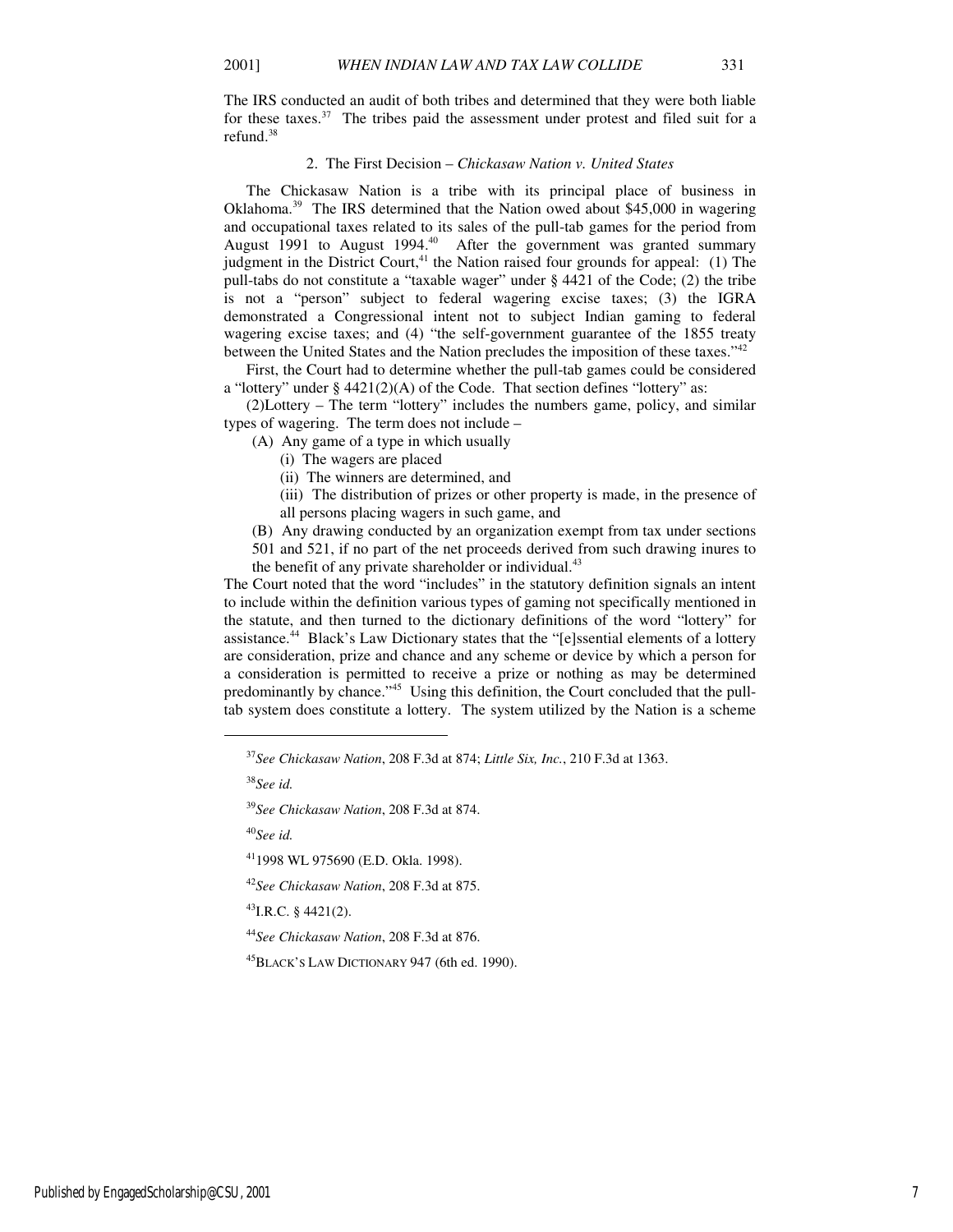by which prizes are randomly distributed to the winners who have paid for a chance to win them.<sup>46</sup> The Court disagreed with the Nation's argument that each individual pull-tab should be viewed as a separate game. That argument would place the pulltabs in the statutory exclusion of § 4421(2) because the wager would be placed when the player buys the ticket, the winners would be determined when the player pulls the tabs off of the back of the ticket, and the prize would be distributed in the presence of all persons placing wagers, as the player would be the only player of that game, so the prize would be distributed in his presence. The Court instead adopted the District Court's conclusion that when each customer purchases a pull-tab, "he is competing against every other person who purchases a pull-tab from the same series."<sup>47</sup> This is because "the tickets are purchased and resold by the Nation in series of 24,000 tickets, with a specific number of winning tickets randomly distributed throughout the series."<sup>48</sup> Prizes for a particular series "are not awarded all at one time or in the same location."<sup>49</sup> Accordingly, the Court found that the pull-tab games are not within the statutory exclusion to the definition of "lottery" in § 4421(2).

The next argument centered on whether the tribe was a "person" subject to the taxes imposed by  $\S$  4401 and 4411. Section 7701(a)(1) of the Code states that "[t]he term 'person' shall be construed to mean and include an individual, trust, estate, partnership, association, company or corporation."<sup>50</sup> Again, the Court noted that because of the use of the word "include" in the definition, Congress did not mean for this list to be exhaustive.<sup>51</sup> The Court then cited a number of cases that concluded that the word "person," as defined in the Code, encompasses legal entities not specifically listed in the statutory definition.<sup>52</sup> Based on that reasoning, the court concluded that  $\S 7701(a)(1)$  "unambiguously encompasses all legal entities that are the subject of rights and duties and that Indian tribes are such legal entities."<sup>53</sup>

The next argument concerned the purpose stated in the IGRA.<sup>54</sup> The Nation contended "that the imposition of federal wagering excise taxes and the accompanying … occupational taxes on its pull-tab games is contrary to both the spirit and letter of the IGRA." The Nation argued that a purpose of the Act was to "maximize tribal gaming revenues."<sup>55</sup> The Court disagreed, stating that while

<sup>46</sup>*See Chickasaw Nation*, 208 F.3d at 877.

<sup>47</sup>*Id.*

j

<sup>48</sup>*Id.*

<sup>49</sup>*Id.* 

 $^{50}$ I.R.C. § 7701(a)(1) (2000).

<sup>51</sup>*See Chickasaw Nation*, 208 F.3d at 880.

 $52$ In fact, the Eighth Circuit has specifically held that the word "person" as it is used in §§ 6421 and 6675 of the Code encompasses Indian tribes. *See* Flandreau Santee Sioux Tribe v. United States, 197 F.3d 949 (8th Cir. 1999).

<sup>53</sup>*Chickasaw Nation*, 208 F.3d at 880.

<sup>54</sup>25 U.S.C. § 2702, which stated the purpose of the IGRA, included language indicating a purpose "to provide a statutory basis for the operation of gaming by Indian tribes as a means of promoting tribal economic development, self-sufficiency, and strong tribal governments."

<sup>55</sup>*See Chickasaw Nation*, 208 F.3d at 881.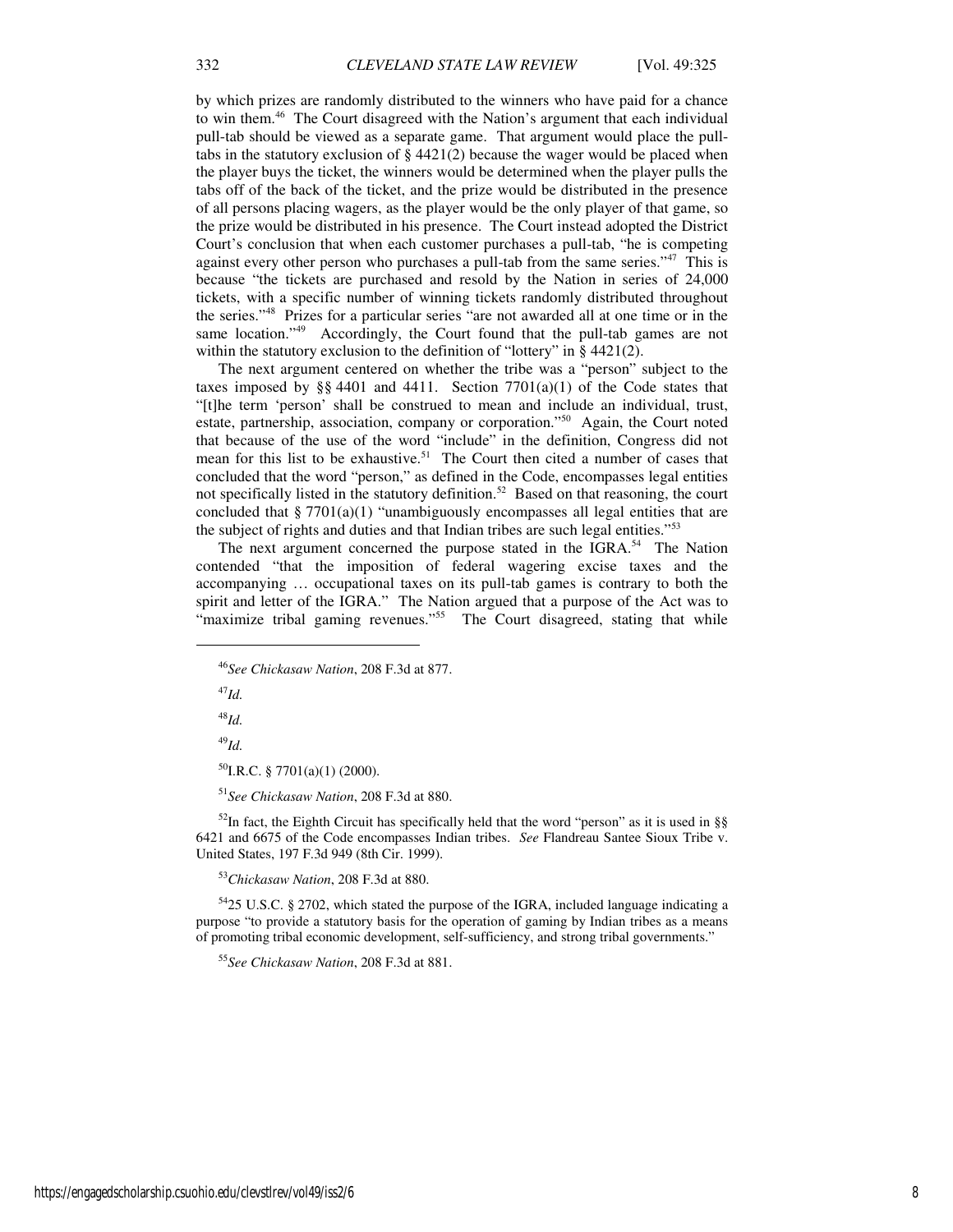"Congress was interested in promoting tribal economic development and selfsufficiency,<sup>56</sup> there is no mention of the phrase "maximizing tribal gaming revenues" anywhere in the IGRA.<sup>57</sup>

Then the Court discussed the language of § 2719(d). The Nation argued that the statute showed Congress' intent not to apply the Code provisions creating tax liability. This was because  $\S 2719(d)(1)$  identifies as applicable only a specific type of code provision and omits others.<sup>58</sup> The Court rejected the argument, first because it believed that it was "clear that § 2719(d) does not expressly prohibit the imposition of federal wagering or … occupational taxes on Indian gaming operations."<sup>59</sup> The statute only provides that Indian gaming operations are required to report and withhold certain player winnings in the same manner as state gaming operations. Applying the language of the statute to the wagering taxes would be an inference from the reference to Chapter 35 made in the parenthetical in  $\S 2719(d)(1)$ , and the Court thought that it would be unreasonable to assume that Congress intended to create a tax exemption by way of a negative inference in § 2719(d)(1).<sup>60</sup>

The Nation finally attempted to persuade the Court that its interpretation of § 2719(d) was correct based on a letter sent by Senator Daniel Inouye, one of the authors of the IGRA, to the Commissioner of the IRS.<sup>61</sup> His letter stated that "Congress intended that the tax treatment of wagers conducted by Tribal governments be the same as that for wagers conducted by state governments under Chapter 35 of the Internal Revenue Code."<sup>62</sup> Therefore, since wagers conducted by state governments are exempted from the taxes by  $\S$  4402(3) of the Code,<sup>63</sup> the tribes should also be exempt. However, this letter was sent four years after the enactment of the statute, and the Court thought that the comments of one senator would have little value in interpreting the statute.<sup>64</sup> The Court also found that Senator Inouye's interpretation was inconsistent with both the statute's language and legislative history.<sup>65</sup> That is because the language of  $\S 2719(d)(1)$  only speaks to the provisions of the Code concerning the reporting and withholding of taxes with respect to the winnings from gaming operations.<sup>66</sup> Additionally, the Court noted that the original language of the bill that became the IGRA included an explicit exemption for Indian gaming from the federal wagering tax. However, this exemption was deleted prior to

<sup>59</sup>*Id.*

j

<sup>60</sup>*Id.* at 883.

<sup>61</sup>*See id.* 

<sup>62</sup>*See Chickasaw Nation*, 208 F.3d at 883.

<sup>63</sup>*See* I.R.C. § 4402(3).

<sup>64</sup>*Chickasaw Nation*, 208 F.3d at 883.

<sup>65</sup>*Id.* 

<sup>66</sup>*See* 25 U.S.C. § 2719(d)(1).

<sup>56</sup>*See* 25 U.S.C. § 2702(1).

<sup>57</sup>*See Chickasaw Nation*, 208 F.3d at 881.

<sup>58</sup>*See id.* at 882.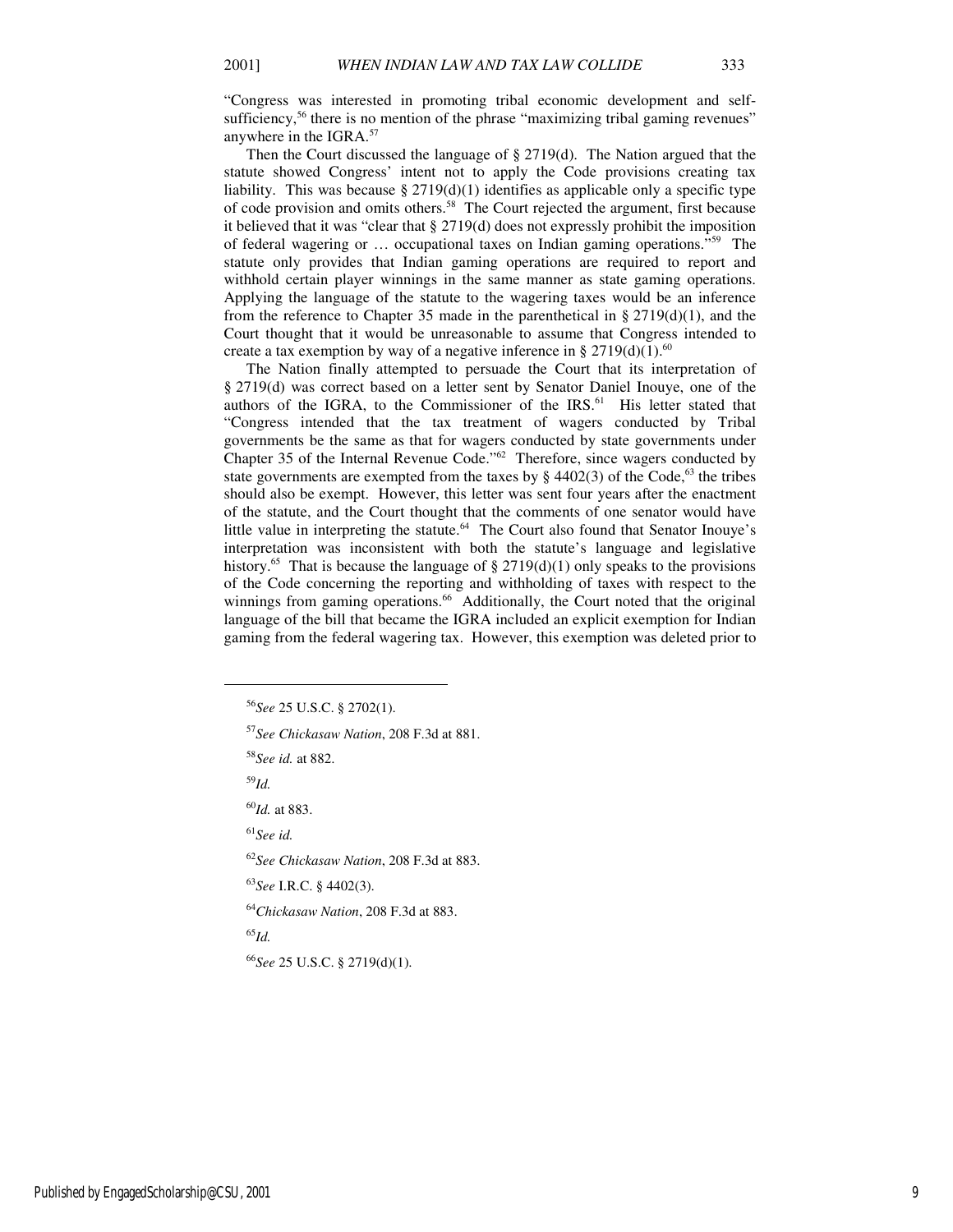the IGRA's passage.<sup>67</sup> Finally, the Court dismissed a claim from the Tribe that its treaty with the United States, signed in 1855, provided it with an exemption from the taxes at issue.<sup>68</sup>

### 3. The Second Decision – *Little Six, Inc. v. United States*

Little Six, Inc., is actually a wholly owned corporation of the Shakopee Mdewakanton Sioux Community, based in South Dakota.<sup>69</sup> The audit conducted by the IRS resulted in an assessment of nearly \$175,000 in wagering and occupational taxes.<sup>70</sup> Little Six brought suit for a refund of taxes paid after the assessment, and the government was awarded summary judgment in the Court of Federal Claims.<sup>71</sup> The line of reasoning in that decision was similar to that in *Chickasaw Nation*.

In the Court of Appeals for the Federal Circuit, the *Little Six, Inc.* Court's analysis began with a discussion of whether the pull-tab games were wagers subject to taxation in §§ 4401 and 4411. Little Six argued that these tax provisions only applied to wagers authorized under state law, and since their wagers were authorized under federal law,<sup>72</sup> the provisions did not apply to their pull-tab games.<sup>73</sup> However, this argument failed because the IGRA authorizes pull-tab games as long as "such Indian gaming is located within a State that permits such gaming for any purpose by any person, organization, or entity."<sup>74</sup> Because these types of wagers have to be authorized by the state in which the wagers take place, the wagers placed under the IGRA are state authorized under  $\S$  4401 of the Code.<sup>75</sup> Then came the discussion of § 2719(d)(1) of the IGRA.

The analysis began by concluding that  $\S 2719(d)(1)$  applies Chapter 35 of the Code to Indian gaming in the same manner as it does to state gaming, because Chapter 35 is mentioned in the parenthetical in the statue.<sup>76</sup> Therefore,  $\S 2719(d)(1)$ can be reasonably construed to provide an exemption to the wagering excise tax for wagers placed on lotteries and pull-tab games conducted by Indian tribes, because the Internal Revenue Code provides such an exemption to state gaming operations in § 4402(3) of the Code.<sup>77</sup>

<sup>68</sup>See id. at 884. Article VII of that treaty granted certain aspects of self-government to the Nation, but the court disagreed with the Nation's argument that this right of self-government could be construed to give rise to an exemption from federal excise taxes. *Id.*

<sup>69</sup>*See Little Six, Inc.*, 210 F.3d at 1362.

<sup>70</sup>*See id.* at 1363.

j

<sup>71</sup>Little Six, Inc. v. United States, 43 Fed.Cl. 80 (1999).

 $72$ The tribe's pull-tab wagers are authorized by another part of the IGRA, 25 U.S.C. § 2703(7)(A)(i), which defines "Class II" gaming to include pull-tabs. *See Little Six, Inc.*, 210 F.3d at 1363.

<sup>73</sup>*See Little Six, Inc.*, 210 F.3d at 1363.

<sup>74</sup>*See* 25 U.S.C. § 2710(b)(1)(A).

<sup>75</sup>*Little Six, Inc.*, 210 F.3d at 1364.

<sup>76</sup>*Id.* at 1365.

<sup>77</sup>*Id.* 

<sup>67</sup>*See Chickasaw Nation*, 208 F.3d at 882-83.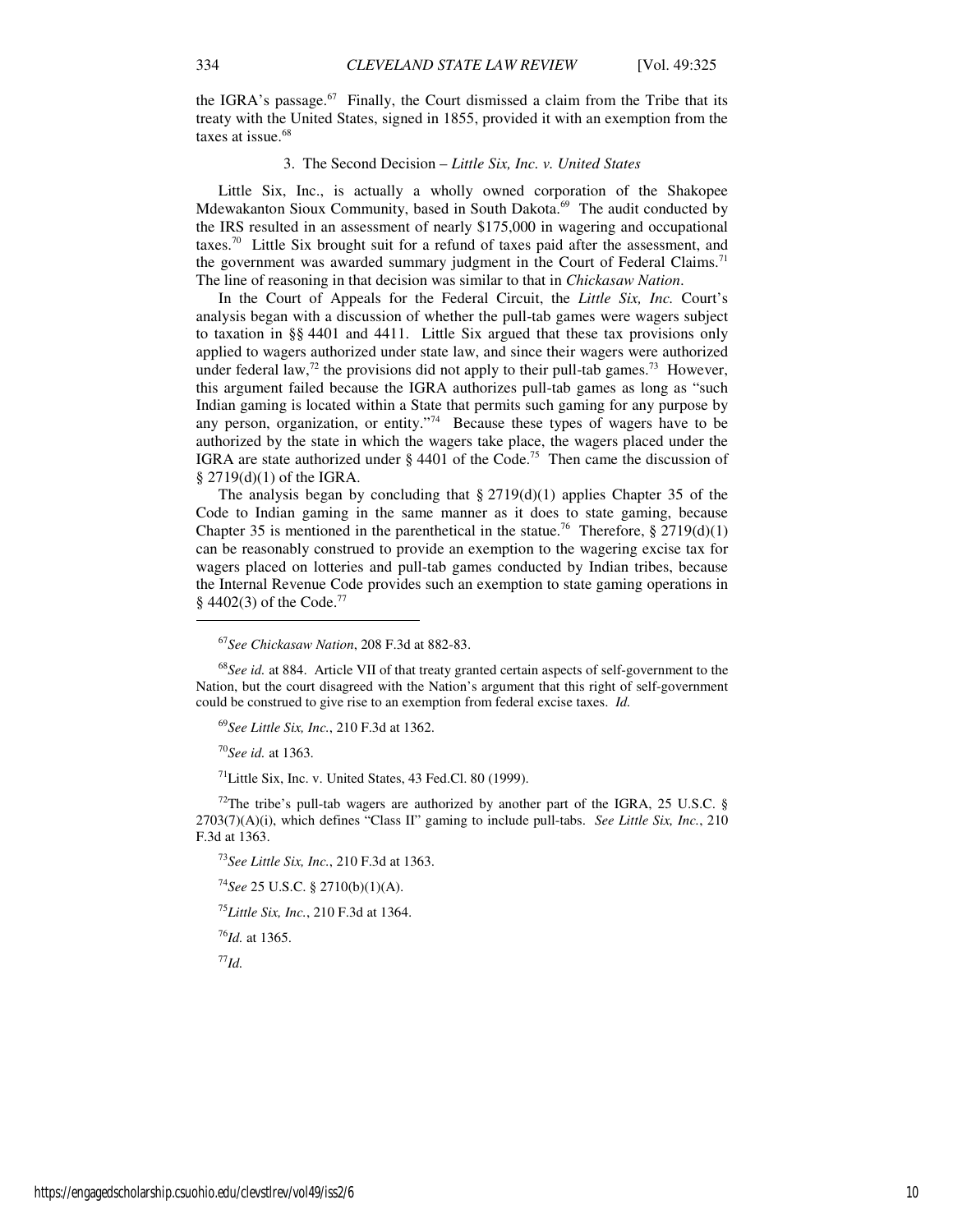Although it is true that  $\S 2719(d)(1)$  only applies to those provisions that concern "the reporting and withholding of taxes [from] winnings," the Court noted that in construing the statue, it had to give effect and meaning to all of its terms.<sup>78</sup> The Court then noted that the statute also explicitly refers to § 6050I and Chapter 35 of the Code, which clearly do not relate to "winnings."<sup>79</sup> Section 6050I relates to informational returns on cash transactions $80$  and Chapter 35 relates to excise and occupational taxes on wagers. $81$  That, said the Court, would make the interpretation proposed by the government superflouous, something which the Court wished to avoid.<sup>82</sup>

The Court's analysis concluded that  $\S 2719(d)(1)$  is ambiguous.<sup>83</sup> The Court seemed ready to turn to the Indian Canon of Construction to settle the issue in favor of Little Six. Before this could be done, though, the court dealt with the issue of the interpretation of tax exemptions. Normally, tax exemptions are interpreted strictly. However, the Supreme Court has noted that when the government is dealing with Indians, the rule is the opposite. Instead of construing the exemption narrowly, it is to be construed broadly.<sup>84</sup> Therefore, the tribe had both the Indian Canon and the Supreme Court's tax exemption language working in its favor.

Finally, the Court relied on some of the IGRA's legislative history to support its conclusion. It noted that according to § 2702 of the IGRA, one of the primary purposes of the IGRA was to promote tribal economic development and sufficiency.<sup>85</sup> The Court also stated that equal treatment of tribes and states with respect to exemptions from federal wagering taxes is consistent with legislative intent, and in accord with the concept of co-equal sovereignty.<sup>86</sup> With that, the Court concluded that the pull-tab games were exempt from the wagering taxes, and reversed the lower Court.<sup>87</sup>

#### i. A Quick Note on the Government's Petition for Rehearing

The result of *Little Six, Inc.* had to be a surprise to the government. Having won a case with the same facts only a few weeks before, it was reasonable to expect the same result. But that did not happen, so the government petitioned for a rehearing. The petitions for both a rehearing and a rehearing en banc were denied.<sup>88</sup>

 $\overline{a}$ 

<sup>79</sup>*Id.*

<sup>80</sup>*See* I.R.C. § 6050I (2000).

<sup>81</sup>*See* I.R.C. §§ 4401-24.

<sup>82</sup>*Little Six, Inc.*, 210 F.3d at 1365.

<sup>83</sup>*Id.* 

<sup>84</sup>*See* Montana v. Blackfeet Tribe of Indians, 471 U.S. 759, 766 (1985).

<sup>85</sup>*Little Six, Inc.*, 210 F.3d at 1366.

<sup>86</sup>*Id.* (The Court cited S. REP. No. 466, at 13 (1988) ("The Committee concluded that the compact process is a viable mechanism for setting various matters between two equal sovereigns.")).

 $^{87}$ *Id.* 

<sup>88</sup>Little Six, Inc. v. United States, 229 F.3d 1383 (Fed. Cir. 2000).

<sup>78</sup>*Id.*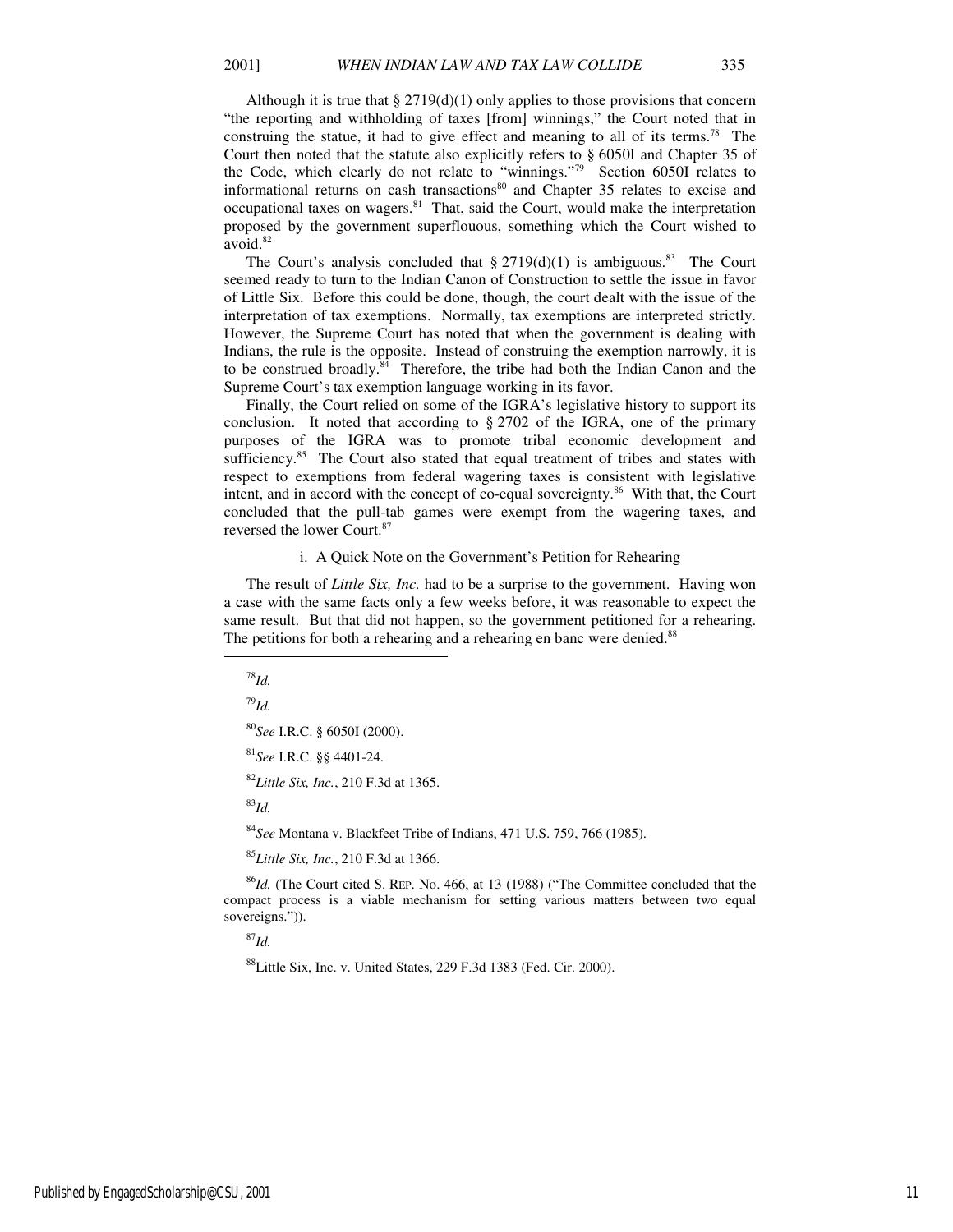Judge Dyk, who was joined by Judges Newman and Plager, wrote a lengthy dissent to the denial of the rehearing en banc. His first criticism was that he thought the *Little Six, Inc.* panel was too fast in finding the statute ambiguous and, therefore, resorting to the Indian Canon of Construction.<sup>89</sup> He admitted that he did not agree with the government's argument that the reference to Chapter 35 was intended to incorporate the definitions of "wagers" and "lotteries" in  $\S$  4421.<sup>90</sup> This case, he believed, presented a situation where it is impossible to give effect to all of the statute's language without rendering the statute self-contradictory.<sup>91</sup> Instead of resorting to the canon, said Judge Dyk, the Court should have examined the statute's structure, purpose, and history to come up with a coherent interpretation.<sup>92</sup>

Judge Dyk could not see how the parenthetical reference to Chapter 35 could be used to create the exemption. $93$  It seemed unlikely to him that Congress would create a significant tax exemption through a parenthetical reference, especially when the reference is in a sentence which only discusses the reporting and withholding of taxes on winnings.<sup>94</sup>

He also had a major disagreement with the *Little Six, Inc.* panel's interpretation of the IGRA's legislative history. As the *Chickasaw Nation* Court noted, early versions of  $\S 2719(d)(1)$  would have exempted tribes from the wagering tax by inserting the word "taxation" right before the words "reporting and withholding" in the statute. Therefore, the statute would read: "Provisions of the Internal Revenue Code of 1954, as amended, concerning the taxation and the reporting and withholding of taxes pursuant to the operation of a gambling or wagering operation shall apply to the operations in accord with the Indian Gaming Regulatory Act the same as they apply to State operations."<sup>95</sup> That language, because it brings the word "taxation" into the statute, would clearly result in an exemption from the taxes in § 4401 of the Code. Section 4401 is certainly a provision dealing with taxation; it imposes a tax. However, the word "taxation" was removed in Committee.<sup>96</sup> The word "taxation" was replaced by the parenthetical phrase which contained the reference to Chapter 35 and other sections.

Finally, Judge Dyk could not agree with the purpose of  $\S 2719(d)(1)$ , as construed by the *Little Six, Inc.* panel.<sup>97</sup> Simply put, a desire to "promote tribal" economic development and self-sufficiency" should not be extended to grant additional benefits to the tribes. $98$  But the Court held that the statute did grant an

<sup>90</sup>*Id.* 

 $91$ *Id.* 

 $\overline{a}$ 

<sup>92</sup>*Id.* 

<sup>93</sup>*Little Six, Inc.*, 229 F.3d at 1384.

<sup>94</sup>*Id.* at 1384-85.

<sup>95</sup>H.R. 1920, 99th Cong. § 4 (1986).

<sup>96</sup>*See Little Six, Inc.*, 229 F.3d at 1385.

<sup>97</sup>*Id.* 

<sup>98</sup>*Id.* at 1385-86.

<sup>89</sup>*Id.* at 1384.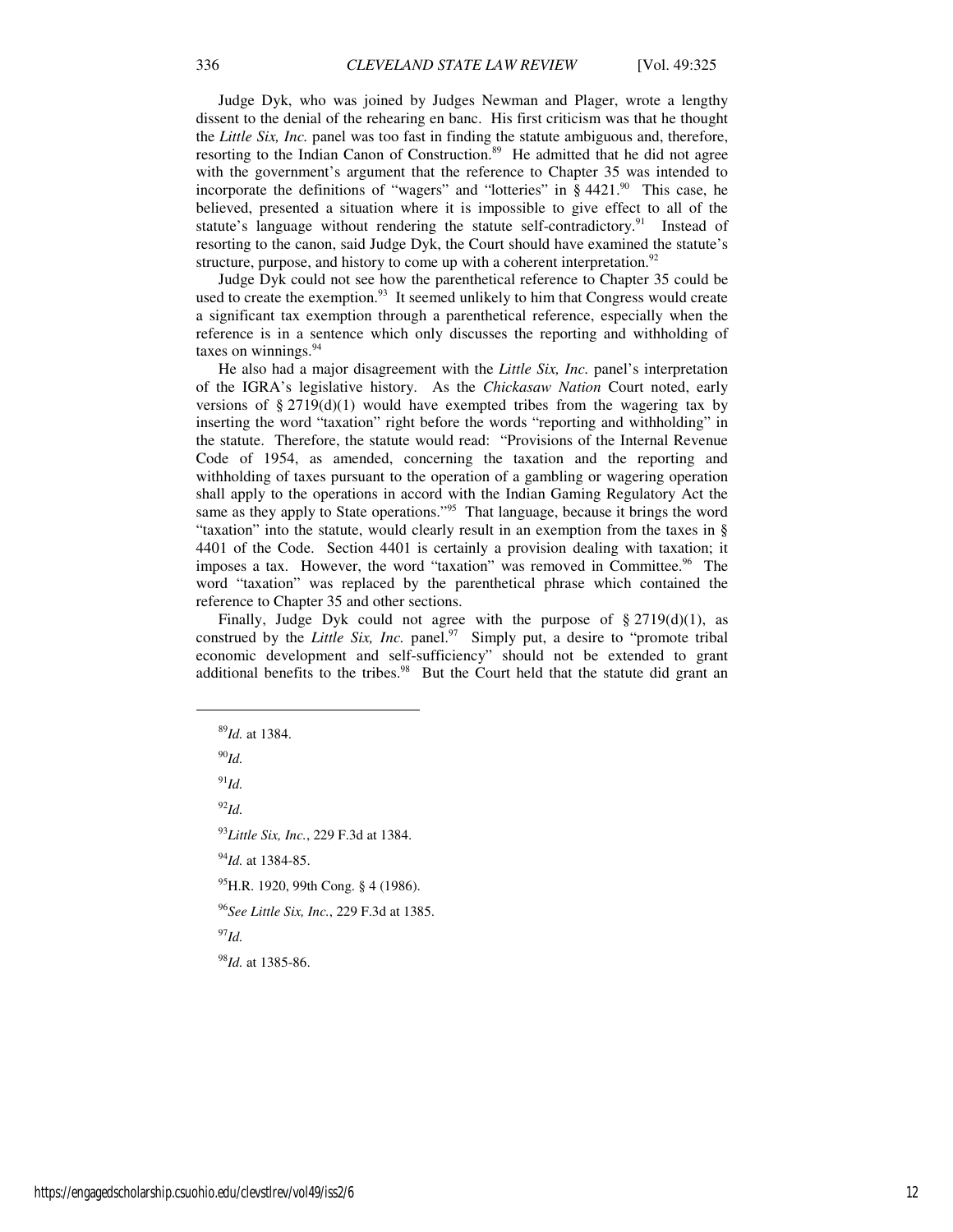additional benefit, and that benefit was an exemption from these wagering and occupational taxes.

The government has since filed a petition for certiorari with the U.S. Supreme Court. Because the Court granted the petition in *Chickasaw Nation*,<sup>99</sup> there seems to be no reason for the Court not to also grant this petition and consolidate the cases.

#### *D. The Indian Canon of Construction and Relations with the Federal Government*

The Indian Canon of Construction is necessary because Indian law is full of ambiguity. Specifically, the canon arose because of the ambiguous language used in treaties made between the United States government and tribes in the early days of the nation.<sup>100</sup> Most of the treaties between Indians and the federal government are over a hundred years old, so they do not speak in modern terms. The premise of the canon was articulated by Chief Justice John Marshall in *Worcester v. Georgia*<sup>101</sup> when he stated that the "language used in treaties with the Indians should never be construed to their prejudice." $102$  This idea has been extended to require that ambiguous statutes, executive orders, and regulations be resolved in favor of Indians.<sup>103</sup>

The reasons for the canon are many, and in spite of its extension to other forms of law, a full understanding of the canon cannot be reached without looking at it in the context of the early treaties made between the federal government and the Indians. As white settlers moved to the west, treaties were used to remove the Indian tribes out of the path of advancement.<sup>104</sup> The Indians had little, if any, bargaining position, and the results of the negotiations were almost always unsatisfactory to them.<sup>105</sup> Additionally, many tribes had to deal with a language barrier at the treaty negotiations. The treaties were always written in English, which was a very unfamiliar language to most Indians, so it was almost a guarantee that semantic and interpretational problems would arise.<sup>106</sup>

*Cherokee Nation v. Georgia<sup>107</sup>* is another important Indian law case authored by Chief Justice Marshall because it laid out a number of principles that are still at the

<sup>102</sup>*Id.* at 582.

 $\overline{a}$ 

<sup>103</sup>*See* Charles F. Wilkinson & John M. Volkman, *Judicial Review of Indian Treaty Abogation: "As Long as Water Flows, or Grass Grows Upon the Earth" – How Long a Time Is That?*, 63 CAL. L. REV. 601, 615 (1974).

<sup>104</sup>*Id.* at 609.

<sup>105</sup> *Id.* at 610.

 $^{106}$ *Id.* 

<sup>107</sup>30 U.S. (5 Pet.) 1 (1831) (In *Cherokee Nation*, the tribe attempted to invoke original jurisdiction in the United States Supreme Court by describing itself as a foreign nation. The Court rejected that assertion, and Chief Justice Marshall set out those principles concerning the relationship between the Indians and the government in his opinion.).

<sup>99</sup>69 U.S.L.W. 3269 (U.S. Jan. 22, 2001) (No. 00-507).

<sup>100</sup>*See* Erik M. Jensen, *American Indian Law Meets the Internal Revenue Code: Warbus v. Commissioner*, 74 N.D. L. REV. 691, 695 (1998).

<sup>101</sup>31 U.S. (6 Pet.) 515 (1832).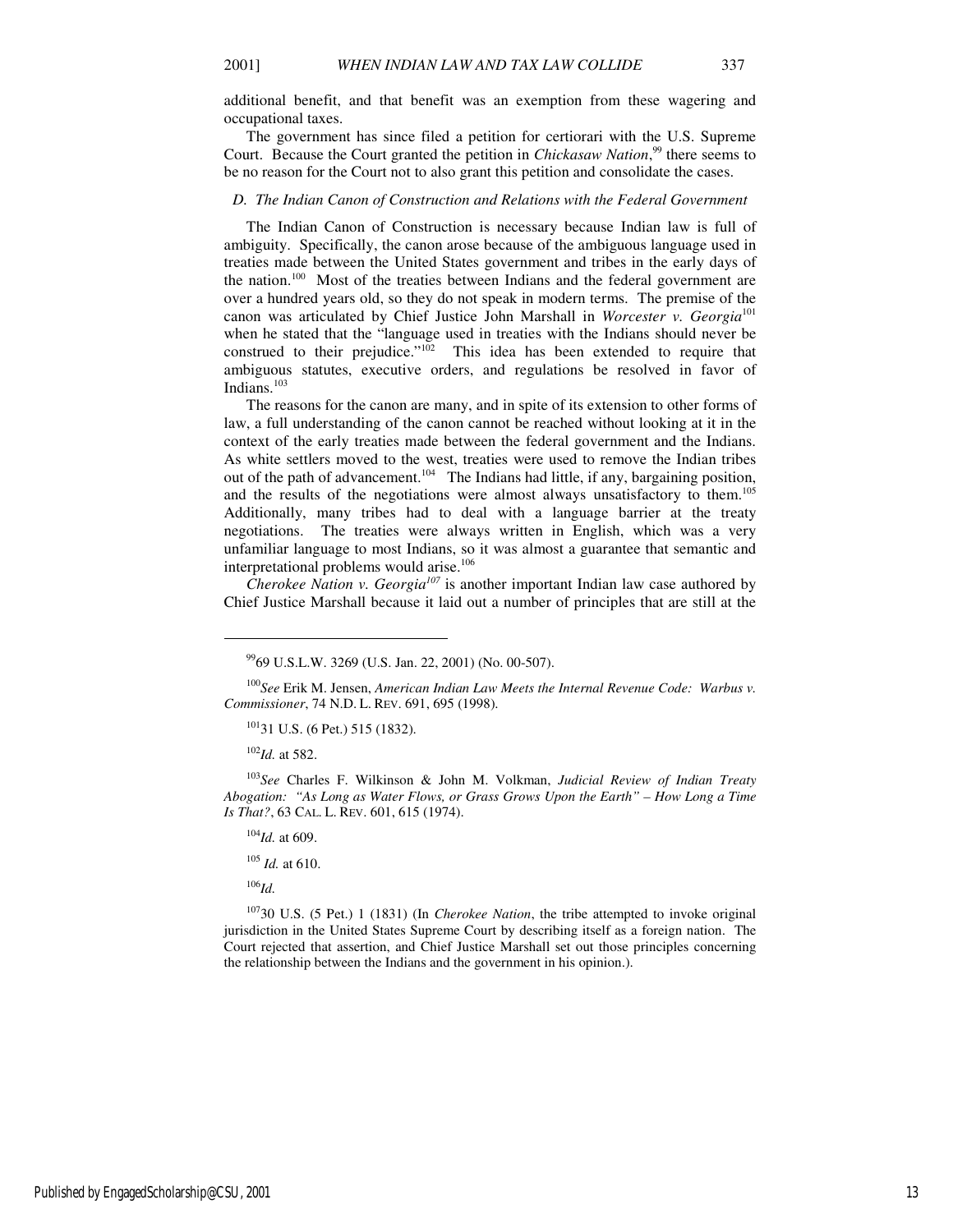core of the relationship between Indians and the federal government.<sup>108</sup> Marshall found that Indian tribes are "domestic dependent nations."<sup>109</sup> The tribes "look to our government for protection," resulting in a relationship between the government and the Indians "resembl[ing] that of a ward to his guardian."<sup>110</sup> The courts have since expanded this notion of the trust relationship set forth by Marshall, extending it to statutes, executive orders, and regulations.<sup>111</sup>

The canon is now a well established principle of law, although many scholars, especially tax experts, are not aware of it.<sup>112</sup> This canon does not come up frequently in tax law, but when it does, some confusion in applying the canon in the context of tax law can take place; hence the conflicting results in *Chickasaw Nation* and *Little Six, Inc.*

## III. AN OVERVIEW OF THE TAXABILITY OF INDIAN TRIBES AND PRIOR COLLISIONS BETWEEN THE IRC AND THE INDIAN CANON OF CONSTRUCTION

#### *A. The Taxability of Indian Tribes in General*

The taxation of Indian tribes under the Internal Revenue Code has traditionally been an issue that has puzzled both tax and Indian law scholars. The unique position of tribes in our society has contributed to this. Indian tribes are distinct, independent political entities and exert sovereignty over their land.<sup>113</sup> In fact, because of this sovereign status, states cannot tax tribes or activities conducted on reservations.<sup>114</sup> The tribes elect political officers who enact civil and criminal laws administered by tribal courts, and they hold title to tribal land.<sup>115</sup> Tribes are subject to the ultimate sovereignty of the federal government, and tribal members are United States citizens.<sup>116</sup> These qualities are similar to those inherent in states. Yet, Indian tribes are not states or subdivisions thereof, but rather "domestic dependent nations."<sup>117</sup> Tribes are distinguishable from state governments because "the right of tribal selfgovernment is ultimately dependent on and subject to the broad power of Congress."<sup>118</sup> Therefore, unlike states, tribes are unable to claim rights against the federal government through the traditions and constitutional structures supporting the

 $^{110}$ *Id.* 

j

<sup>115</sup>Nell Jessup Newton, *Federal Power over Indians: Its Sources, Scope, and Limitations,* 132 U. PA. L. REV. 195, 197 (1984).

 $^{116}$ *Id.* 

<sup>117</sup>*See Cherokee Nation*, 30 U.S. (5 Pet.) at 15-18.

<sup>118</sup>White Mountain Apache Tribe v. Bracker, 448 U.S. 136, 143 (1980).

<sup>108</sup>Wilkinson & Volkman, *supra* note 103, at 613.

<sup>109</sup>*Cherokee Nation*, 30 U.S. (5 Pet.) at 17.

<sup>111</sup>Wilkinson & Volkman, *supra* note 103, at 614-15.

<sup>112</sup>Jensen, *supra* note 100.

<sup>113</sup>Wilkinson & Volkman, *supra* note 103, at 604.

<sup>114</sup>Ellen P. Aprill, *Tribal Bonds: Indian Sovereignty and the Tax Legislative Process*, 46 ADMIN. L. REV. 333, 334 (1994).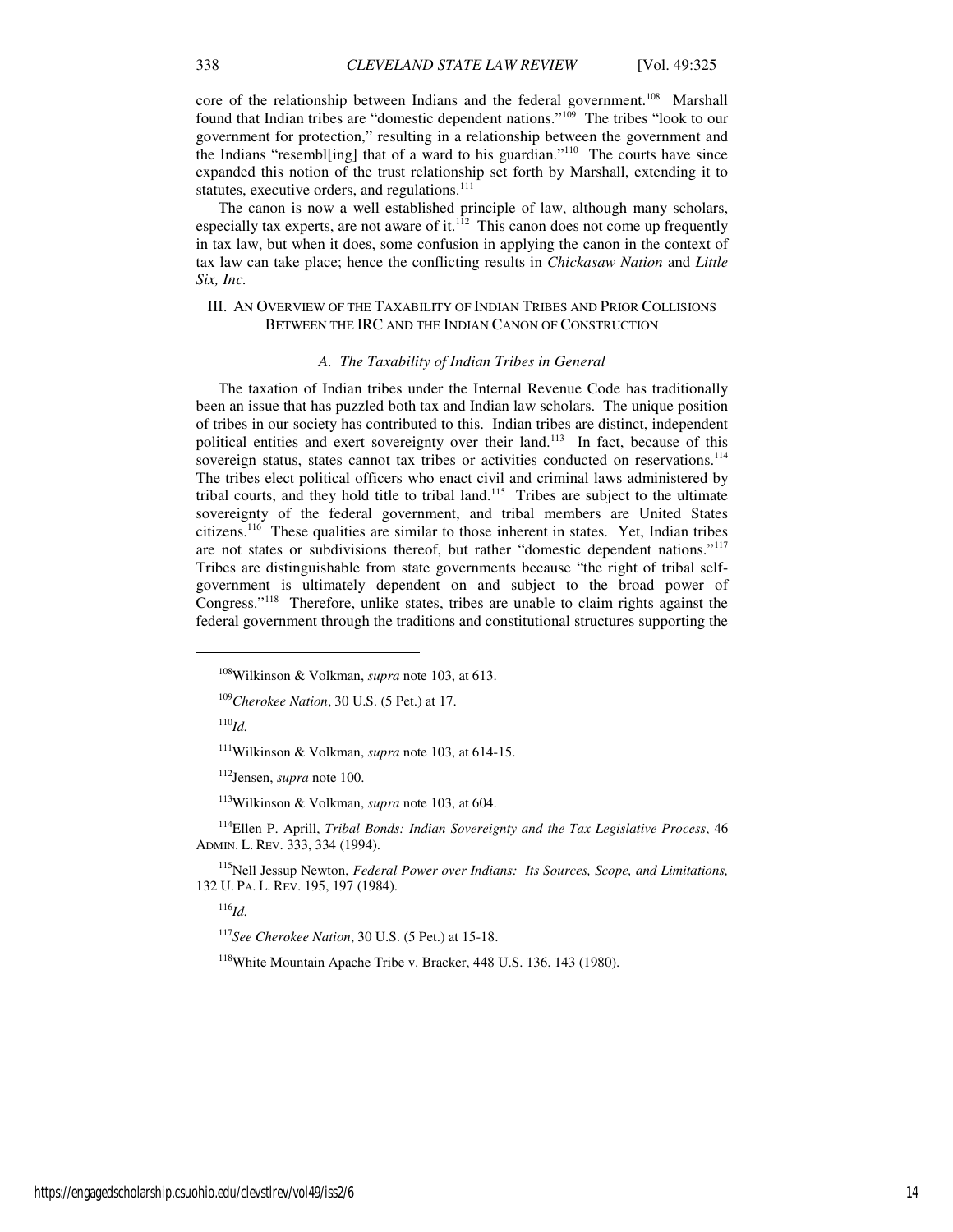As a result, the treatment of Indian tribes in tax law has been rather ineffective and inconsistent.<sup>121</sup> Before the Tribal Tax Act of 1982, the Internal Revenue Service was in charge of determining the tax treatment of tribal governments.<sup>122</sup> Revenue Ruling 67-284<sup>123</sup> declared that "[i]ncome tax statutes do not tax Indian tribes. The tribe is not a taxable entity."<sup>124</sup> This ruling was interesting because it gave no analysis or basis for its conclusion, nor did it cite any statutory authority.<sup>125</sup> That ruling, however, dealt primarily with the federal income tax treatment of income paid to or on behalf of enrolled members of Tribes.<sup>126</sup> Why the Service made such a broad statement about the taxability of tribes is unknown.

Subsequent litigation, unlike Revenue Ruling 67-284, drew on parallels between tribal governments and state and local governments.<sup>127</sup> After all, tribal governments do have inherent powers and attributes of sovereignty,<sup>128</sup> just as states do. But unlike the states, the federal government has taken on a special responsibility toward tribal governments. The federal government has developed a fiduciary obligation to the tribal governments and has announced a policy of encouraging economic development and self-sufficiency for tribes and their members.<sup>129</sup> And Congress is free to use any available means, including the tax code, to assist in furthering these policies.

The IRS, however, refused to treat the tribes as political subdivisions, thereby refusing to extend a variety of tax preferences enjoyed by state and local governments that were not enjoyed by the tribes. In Revenue Ruling  $68-231$ ,<sup>130</sup> the IRS concluded that the interest on debt of tribal governments was not eligible for the

<sup>120</sup>*Id.* at 196.

 $\overline{a}$ 

<sup>121</sup>Aprill, *supra* note 114, at 334.

<sup>122</sup>*Id.* at 337.

<sup>123</sup>1967-2 C.B. 55.

<sup>124</sup>*Id.* at 58.

<sup>125</sup>Aprill, *supra* note 114, at 337. The ruling also did not support the conclusion with a policy analysis. The IRS did not even indicate what kind of entity the tribal government was, it just concluded that the tribe is not a taxable entity. *See id.*

<sup>126</sup>*See* 1967-2 C.B. at 56. The ruling went on to state that amounts paid to tribal council members or officers are subject to income tax, and that tribal income not otherwise exempt from Federal Income tax is includable in the gross income of the Indian tribal member when distributed or constructively received by him. *Id.* 

<sup>127</sup>*See* Aprill, *supra* note 114, at 338.

<sup>128</sup>*See id.* at 334.

<sup>129</sup>*See id.* at 334-35.

<sup>130</sup>1968-1 C.B. 48.

<sup>119</sup>Newton, *supra* note 115, at 197.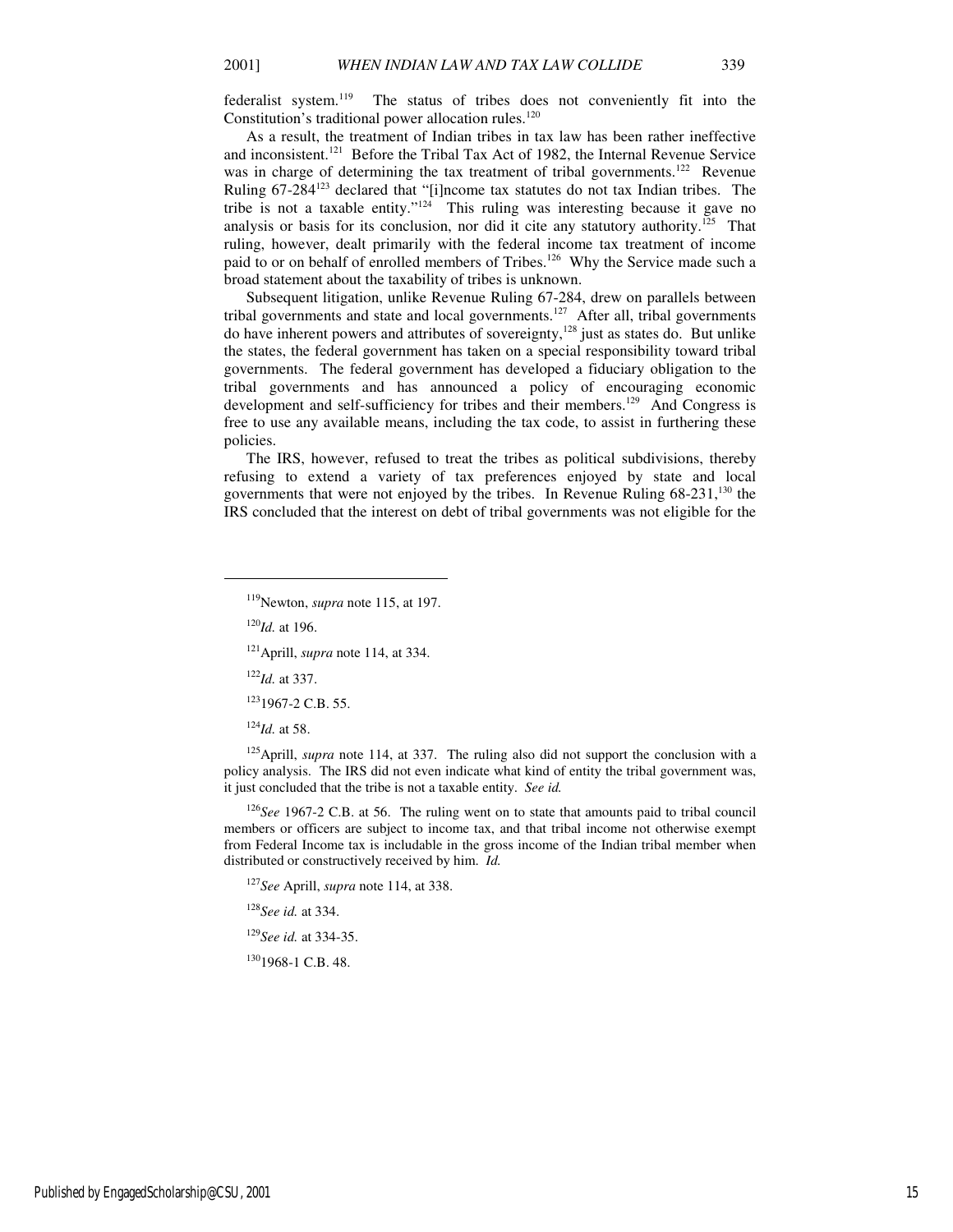exclusion from income tax provided by § 103 of the Code.<sup>131</sup> The ruling stated that a tribe "is not a division of the State, and since it exercises its governing powers by virtue of Federal, rather than State authority, the bonds in question are not issued on behalf the State within the meaning of the regulations under section  $103(a)$ ."<sup>132</sup>

Another tax dilemma arises in the treatment of business corporations owned by tribes. Little Six, Inc. is actually a wholly owned corporation of a tribe in South Dakota,<sup>133</sup> but that was not the difference between the *Chickasaw Nation* and *Little Six, Inc.* results. Granted, a literal reading of the Code would tax tribal corporations the same as any other corporation, but Revenue Ruling 81-295<sup>134</sup> stated that the corporation is coextensive with the tribe itself, so it shared the exempt status of the tribe for income earned on the reservation.<sup>135</sup> The IRS applied a policy analysis in this ruling, stating that "the political entity embodied in the concept of an Indian tribe has been recognized." The IRS then cited *Mescalero Apache Tribe v. Jones*,<sup>136</sup> to support the proposition that no income tax liability has been asserted against a tribe with respect to tribal income from activities carried on within the boundaries of the reservation.<sup>137</sup>

In 1982, Congress finally weighed in on the matter by passing the Indian Tribal Governmental Tax Status Act, which is frequently referred to as the "Tribal Tax Act" and codified as § 7871 of the Internal Revenue Code.<sup>138</sup> Essentially, the Tribal Tax Act treats tribal governments in the same way in which state governments are treated under certain provisions of the Code. Most significantly, it grants tribes the benefits of § 103<sup>139</sup> as long as the proceeds from the debt obligations issued by the tribal government are to be used for essential government functions.<sup>140</sup> Also

<sup>133</sup>*See Little Six, Inc.*, 210 F.3d at 1362.

 $134$ 1981-2 C.B. 15.

1

<sup>135</sup>*Id.* at 16 (In this ruling, the IRS concluded that a federally chartered tribal corporation was not taxable on income derived from the corporation's income-producing activities, including a catfish hatchery and an annual tribal fair.).

<sup>136</sup>411 U.S. 145 (1973) (holding that a provision in the Indian Reorganization Act barred a use tax that the state sought to impose on personal property purchased out of state and installed as a permanent improvement on the reservation).

<sup>137</sup>*See* 1981-2 C.B. at 16.

<sup>138</sup>Pub. L. No. 100-203, ch. 80, 96 Stat. 2607 (1982).

<sup>139</sup>*See* I.R.C. § 7871(a)(4) (2000).

<sup>140</sup>*See* I.R.C. § 7871(c). This restriction is a major difference between a state's ability to raise money with the benefits of § 103 and a tribe's ability to raise money with the benefits of § 103. Section 7871(c) does not cover "passive activity bonds," (PABs) which are issued by many states or their agencies for use by or on behalf of private businesses. State and local governments frequently use PABs for economic development; for example, a regional sewer

<sup>&</sup>lt;sup>131</sup>See I.R.C. § 103(c)(1) (2000). This section allows the holder of a bond issued by a state or local government to exclude interest earned on that bond from gross income on his or her tax return. The benefit for the government is that it can pay a lower interest rate on the debt than a taxable entity would while giving the same net return to the investor. Thus, the government's cost of capital is reduced.

 $132$ 1968-1 C.B. at 49-50.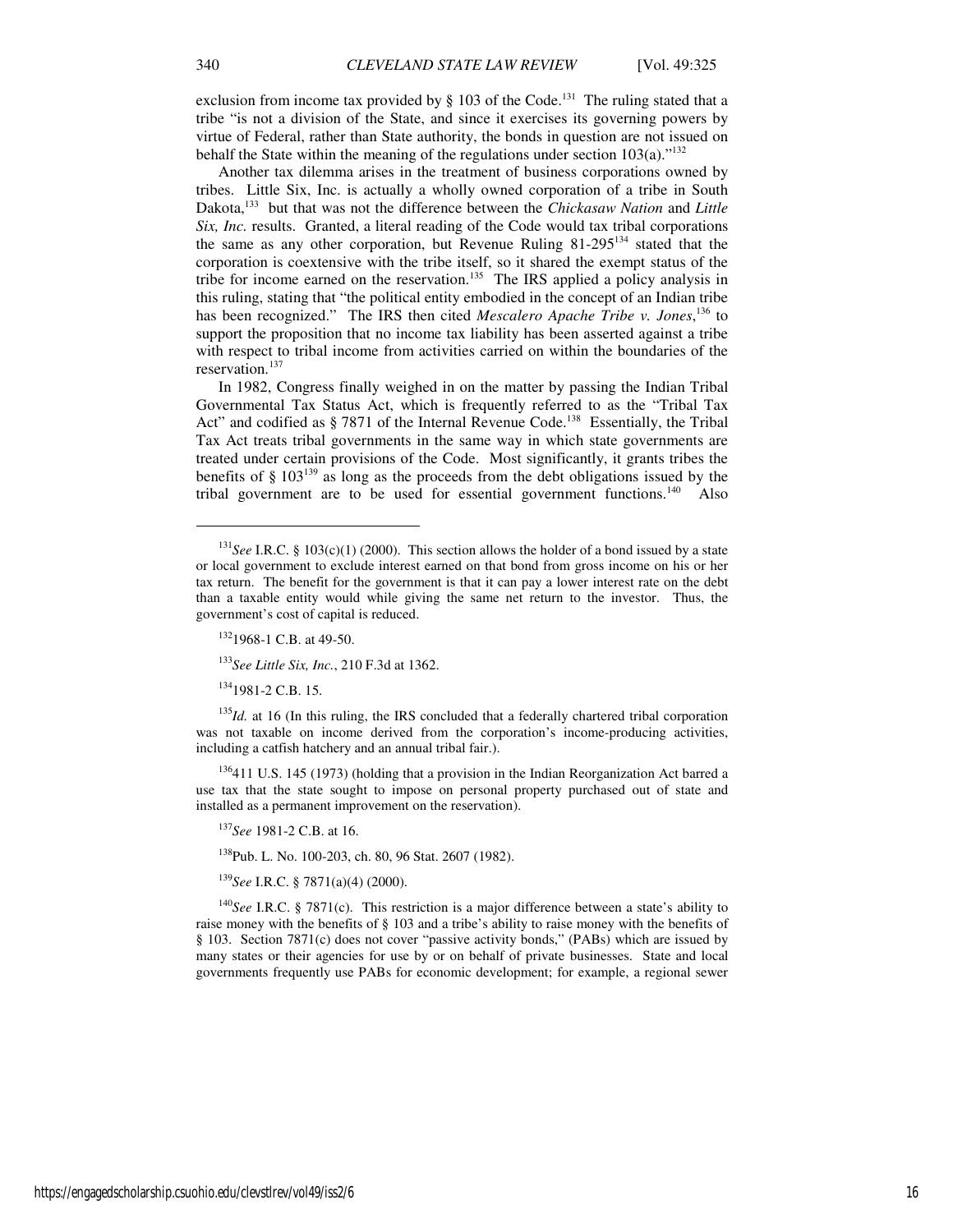included is an exemption from a number of excise taxes.<sup>141</sup> Not included in this list are the taxes imposed under Chapter 35 of the Code. Of course, if Congress did include that chapter, *Chickasaw Nation* and *Little Six, Inc.* would have been very easy cases because § 7871 would clearly exempt the tribes from the taxes imposed by Chapter 35.

Why did § 7871 not include Chapter 35? It was not necessary at that point in time. Section 7871 was enacted in 1982, but the IGRA was not enacted until 1988. The IGRA was enacted in large part, if not entirely, as a reaction to the Supreme Court's decision in *Cabazon Band*, decided in 1987. Additionally, Indian gaming was a relatively small industry when § 7871 was enacted. The first reservation bingo hall was opened by the Seminole Tribe of Florida in  $1979$ ,<sup>142</sup> so the industry was young and apparently not a concern of Congress at the time the Tribal Tax Act was passed. So what may not have seemed necessary in 1982 was considered important enough to warrant a comprehensive congressional act just six years later.

But why does all of this matter? Section 2719(d)(1) of the IGRA requires that certain provisions of the Internal Revenue Code apply to Indian gaming operations in the same manner as they do to state gaming operations.<sup>143</sup> In effect, the statute extended the reach of the Tribal Tax Act to other provisions of the Internal Revenue Code which deal with the tax provisions of gambling activities. The dispute in *Chickasaw Nation* and *Little Six, Inc.* was how many of those provisions were covered by  $\S 2719(d)(1)$  of the IGRA.

## *B. Warbus v. Commissioner and Its Possible Effects on Tribal Taxation*

In *Warbus v. Commissioner*, <sup>144</sup> an individual Indian taxpayer claimed an exemption from tax on debt discharge income because the income was derived from an Indian fishing-rights-related activity.<sup>145</sup> Income from an Indian fishing-rightsrelated activity is expressly exempted from taxation under  $\S 7873(a)$  of the Code.<sup>146</sup> The taxpayer had borrowed money to buy a fishing boat, which he operated in fishing-rights-related activities of his nation. After falling behind on his loan payments, the taxpayer's boat was repossessed and the Bureau of Indian Affairs

<sup>142</sup>Cynthia A. De Silva, *Wagering the Wager War: Tribal Sovereignty, Tribal Gaming, and California's Proposition 5 and Chapter 409*, 30 MCGEORGE L. REV. 1025, 1048 (1999).

<sup>143</sup>*See* 25 U.S.C. 2719(d)(1).

<sup>144</sup>110 T.C. 279 (1998).

<sup>145</sup>*Id.* at 280.

l

<sup>146</sup>*See* I.R.C. § 7873(a) (2000).

district can issue PABs to build a sewage plant that will then be privately managed. Original versions of the bill that became  $\S 7871(c)$  did not include this restriction, but the change was made when objections were voiced by Representative Gibbons of Florida, who was apparently concerned that tribes would use PABs to fund the construction of tribal bingo halls. *See*  Aprill, *supra* note 114, at 341-47.

<sup>141</sup>*See* I.R.C. §7871(a)(2) (2000). The tribes were treated as a state for the purposes of any exemption from excise taxes imposed by Chapter 31 (relating to tax on special fuels), Chapter 32 (relating to manufacturers excise taxes), Subchapter B of Chapter 33 (relating to communications excise tax), and subchapter 36 (relating to tax on the use of certain highway vehicles).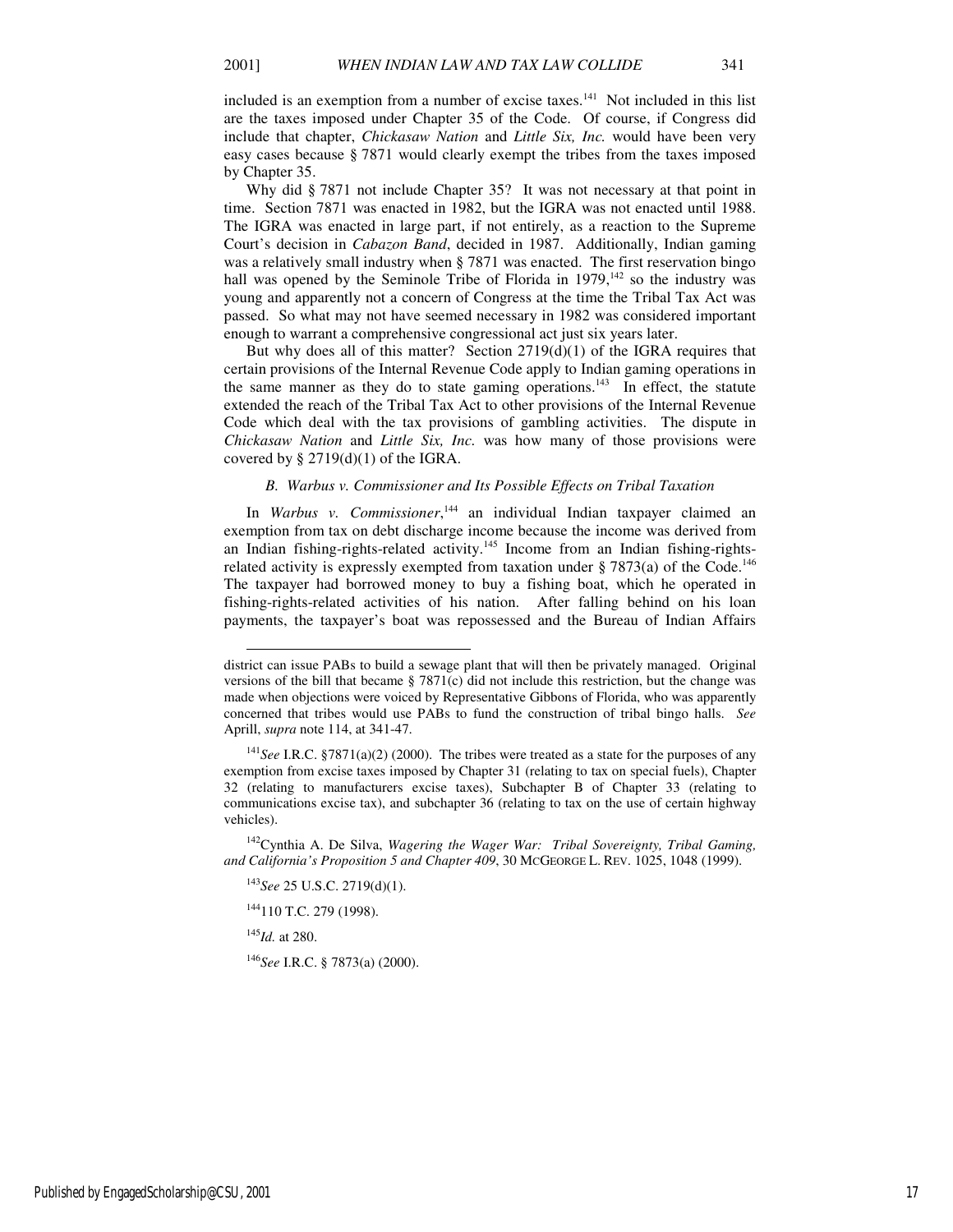(BIA), which had guaranteed the loan, paid the lenders the shortage.<sup>147</sup> As a result of this transaction, the taxpayer had income from the discharge of indebtedness. Such income is normally includable in a taxpayer's gross income.<sup>148</sup> The taxpayer claimed an exemption from the inclusion of this income because it was derived by an Indian from the exercise of fishing rights.

The Tax Court disagreed with Warbus. It found that the income from the discharge of debt was not "directly related" to the harvesting, processing, transporting, or selling of fish in the exercise of recognized fishing rights of an Indian tribe, as the statute requires. $149$  Instead, the court found that this income was derived from the freeing of his assets from obligations by the BIA.<sup>150</sup> The Tax Court seemed to put strong emphasis on the important tax concept that if Congress intends to exempt certain income, it must do so expressly.<sup>151</sup> The statute did not expressly include a discharge of indebtedness from the loan used to purchase a boat used in a fishing rights-related activity, so the Tax Court did not find the income to be excludable. Interestingly, the Indian Canon of Construction (hereinafter Canon) was never mentioned in that decision, although there seemed to be some ambiguity in the statute.

While the decision did not generate a large amount of attention, it did catch the eye of Professor Erik M. Jensen, who wrote an article on the case soon after it was decided.<sup>152</sup> He believed that the case was wrongly decided for two reasons. First, there seemed to be no awareness of Indian law principles.<sup>153</sup> This probably was not the Tax Court's fault. After all, there is no particular reason for Tax Court judges to be aware of Indian law canon.<sup>154</sup> It did not help that none of the briefs, not even the one for Warbus, contained any hint of the existence of the Canon.<sup>155</sup> Even so, this cannot be an excuse, because the Canon is a part of the law and judges are obligated to follow it.<sup>156</sup> However, judges can and do avoid application of the Canon simply by purporting to find no ambiguity in the language that is being construed, even though the language may be inherently ambiguous.<sup>157</sup> That did not happen in *Warbus*, but it is always unacceptable to ignore the Canon, even if the court is not made aware of them.

<sup>149</sup>*Warbus*, 110 T.C. at 283.

<sup>150</sup>*Id.* at 284. <sup>151</sup>*Id.* at 283.

<sup>152</sup>Jensen, *supra* note 100.

<sup>153</sup>*Id.* at 692.

<sup>154</sup>*Id.* at 697.

 $^{155}$ *Id.* 

 $\overline{a}$ 

<sup>156</sup>*Id.* at 696.

<sup>157</sup>Jensen, *supra* note 100, at 697.

<sup>147</sup>*See Warbus*, 110 T.C. at 280-81.

<sup>148</sup>*See* I.R.C. § 61(a)(12) (2000) (explicitly stating that income from the discharge of indebtedness is includable in a taxpayer's gross income).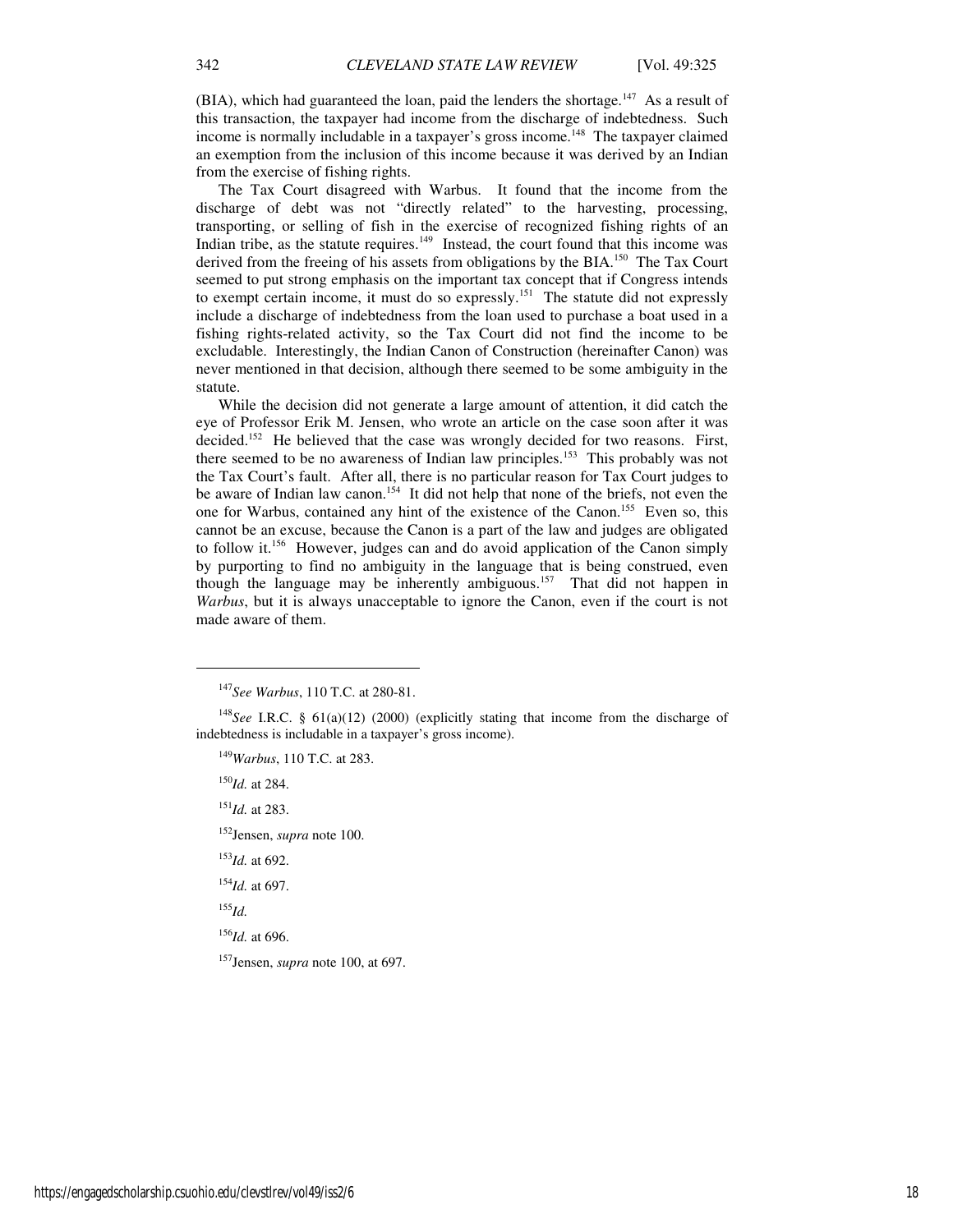Second, Professor Jensen argued that the court did not properly read § 7873, which resulted in an improper interpretation of the statute.<sup>158</sup> Namely, the court's interpretation of the word "activity" in § 7873 was inconsistent with its use elsewhere in the Code.<sup>159</sup> Additionally, Professor Jensen did not feel that it would strain the statutory language to consider the debt-discharge income attributable to the foreclosure on a fishing boat as being directly related to a fishing rights-related activity.<sup>160</sup> This is because income can be attributable to an "activity" even though a particular taxpayer's efforts in the activity are minimal or nonexistent.<sup>161</sup> The details and analysis of § 7873 are not important for the analysis of *Chickasaw Nation* and *Little Six, Inc.* However, the *Warbus* case and Professor Jensen's analysis of it are important because they demonstrate some of the interpretational mistakes that seem to have been made by the court in *Chickasaw Nation*.

#### *C. Why Courts Often Have Trouble When Tax Law and Indian Law Collide*

Already mentioned is one of the main reasons why the courts often have trouble synthesizing the Code and the Canon – few tax scholars and practitioners know much about Indian law, and few Indian law experts know much about tax law. In *Warbus*, it seemed that little effort was made to get the necessary Indian law issues on the table – even by Warbus, the person who would benefit from their application.<sup>162</sup> In fact, the Canon is not even mentioned in the opinion. That was in spite of a long discussion about just what a "directly-related fishing activity" is (or as it turned out, what is not). If Warbus had argued that the statute was ambiguous, perhaps this would have created enough of a problem that the court would have felt obliged to consider the Canon and rule in his favor. Professor Jensen thinks that the use of the Canon should have made Warbus a sure winner in the case.<sup>163</sup>

#### IV. WHAT'S THE RIGHT ANSWER IN *CHICKASAW NATION* AND *LITTLE SIX*?

#### *A. A Closer Look at Section 2719(d)(1) of the IGRA*

Clearly, the interpretation of  $\S 2719(d)(1)$  was the major area of disagreement between the *Chickasaw Nation* and *Little Six, Inc.* courts. This statute was what both tribes used to claim an exemption. Again, the text of the statute reads:

The provisions of the Internal Revenue Code of 1986 (including sections 1441, 3402(q), 6041, and 6050I, and Chapter 35 of such Code) concerning the reporting and withholding of taxes with respect to the winnings from gaming or wagering operations shall apply to Indian gaming operations conducted pursuant to this chapter, or under a Tribal-State compact entered into under section  $2710(d)(3)$  of this title that is in effect, in the

1

<sup>162</sup>Jensen, *supra* note 100, at 697.

<sup>163</sup>*Id.* at 695.

<sup>158</sup>*Id.* at 692.

<sup>159</sup>*Id.* at 702.

<sup>160</sup>*Id.* at 705.

<sup>161</sup>*Id.* at 704-05.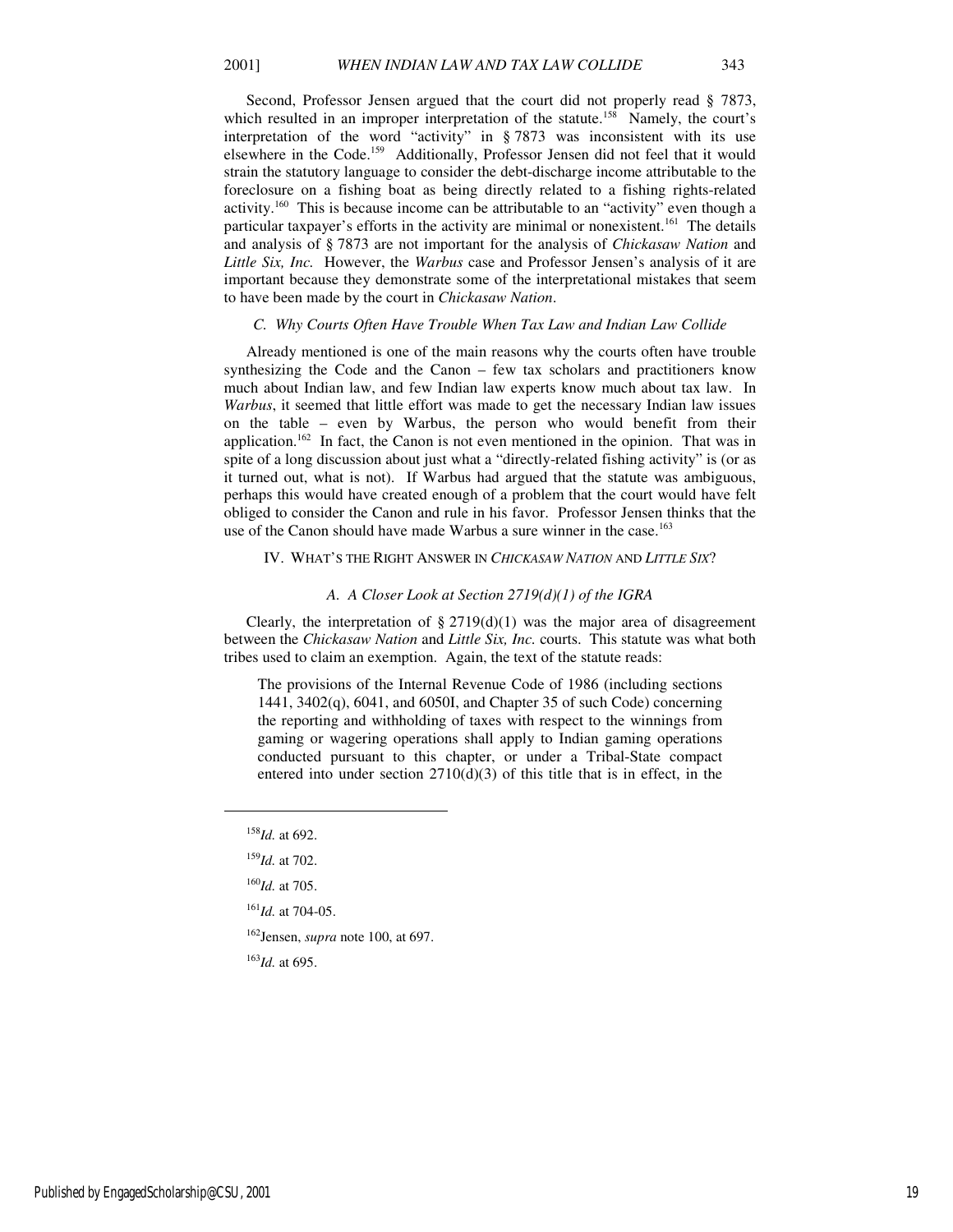same manner as such provisions apply to State gaming and wagering operations.<sup>164</sup>

So, the statute requires that certain provisions of the Internal Revenue Code, "including" those which are set out in the parenthetical, concerning the "reporting and withholding of taxes with respect to the winnings from gaming or wagering operations," are to apply to Indian gaming operations in the same manner as they apply to state gaming and wagering operations.

In analyzing  $\S 2719(d)(1)$ , a good starting point is to look at the sections listed in the statute's parenthetical to determine what taxes and/or requirements those sections impose. Already discussed is the fact that Chapter 35 deals with taxes on wagering, and is the home of § 4401, which imposes the wagering excise tax, and § 4402, which grants the exemption for state-conducted lotteries.<sup>165</sup> Chapter 35 also includes the occupational tax in § 4411, which is paid by those liable for the tax imposed in § 4401.<sup>166</sup> Overall, Chapter 35 covers § 4401 to § 4424. However, nothing in that chapter mentions the winnings of players. The chapter imposes the excise tax, $167$  the occupational tax imposed on those who pay the excise tax,<sup>168</sup> miscellaneous provisions which deal with the definitions of "wager" and "lottery,"<sup>169</sup> the applicability of state laws,  $170$  and disclosure provisions.  $171$  Just by reading Chapter 35, the problem in § 2719(d)(1) becomes obvious: it talks about the "reporting and withholding taxes with respect to the winnings from gaming or wagering operations," but the parenthetical's reference to Chapter 35 does not seem to fit there. This is because Chapter 35 has nothing to do with the winnings from gaming or wagering operations. The reference to Chapter 35 seems unnecessary, at least when looking at the language outside the parenthetical. So perhaps looking at the other sections in the parenthetical in  $\S 2719(d)(1)$  of the IGRA may provide a better idea as to what Congress was attempting to do in that statute.

Section 1441 of the Code is titled "Withholding on tax of nonresident aliens."<sup>172</sup> Essentially, this section requires persons having the control of the disposal or payment of any items of income to any nonresident alien or foreign partnership to withhold a tax of either thirty or fourteen percent (depending upon the type of income) of the disbursement.<sup>173</sup> Some gambling winnings, however, are exempted from this withholding.<sup>174</sup>

<sup>166</sup>*See id.* § 4411.

1

<sup>167</sup>*See id.* §§ 4401-05.

<sup>168</sup>*See id.* §§ 4411-14.

<sup>169</sup>*See id.* § 4421.

<sup>170</sup>*See* I.R.C. § 4422.

<sup>171</sup>*See id.* §§ 4423-24.

<sup>172</sup>*See id.* § 1441.

<sup>173</sup>*See id.* § 1441(a).

<sup>174</sup>*See id.* § 1441(c)(11).

 $16425$  U.S.C. § 2719(d)(1).

<sup>165</sup>*See* I.R.C. § 4402(3).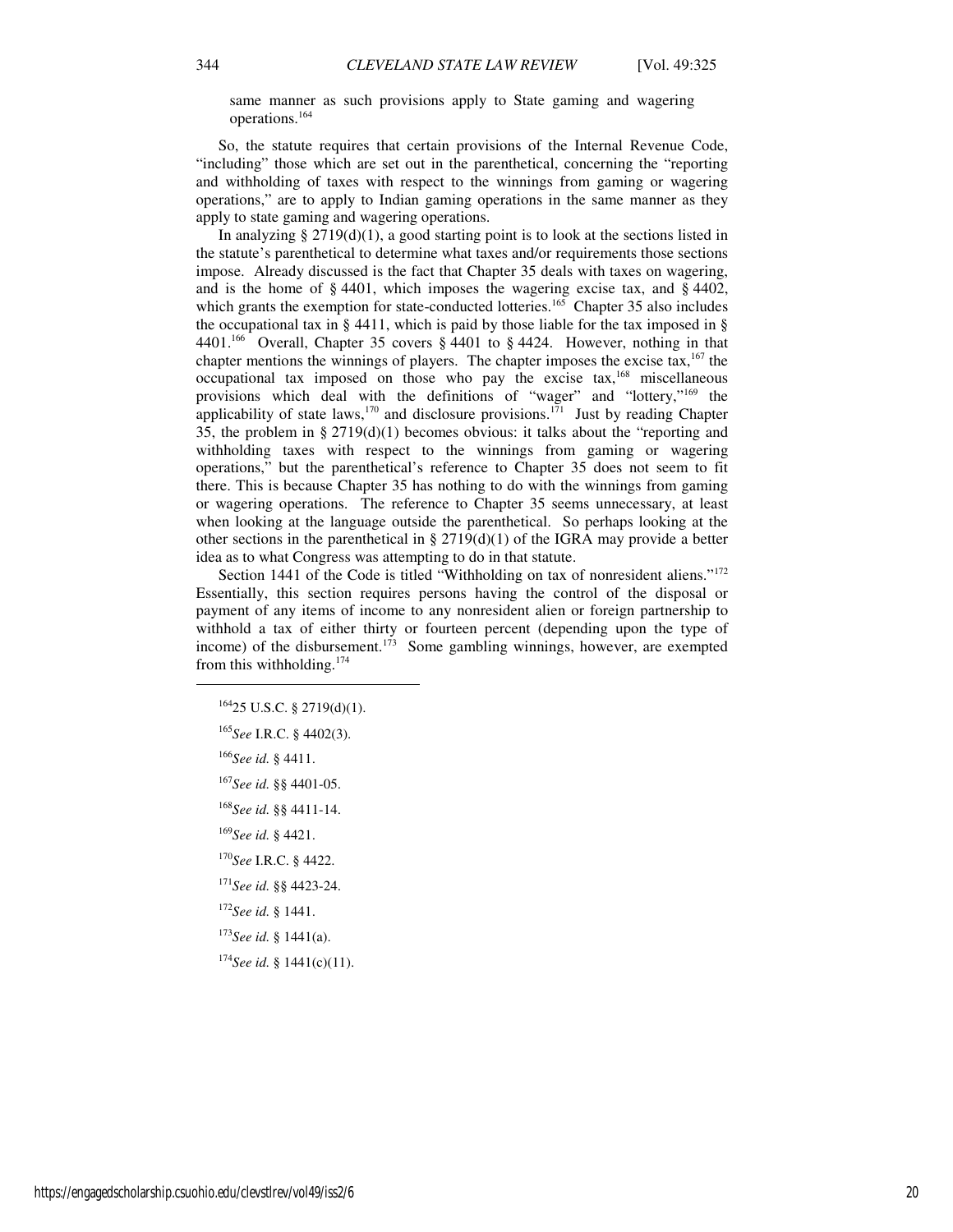The inclusion of this section seems to make sense in the statute. It clearly gives instructions as to the withholding of taxes (or, in this case, the exception) from gambling winnings.

Section 3402(q) also relates to the withholding of certain gambling winnings. It requires any person making a payment of gambling winnings to withhold a twentyeight percent tax from such payment.<sup>175</sup> Again, there are exceptions,<sup>176</sup> including  $\S$  3402(q)(3)(B), which states that the winnings from state conducted lotteries are subject to withholding only to the extent that they exceed  $$5,000<sup>177</sup>$  Obviously, the reference to this section in the parenthetical makes sense, because it deals with the withholding of gambling winnings. The statute even contains language specific to state-conducted lotteries. Therefore, that language, as a result of  $\S 2719(d)(1)$  of the IGRA, will control the manner in which the statute is supposed to be applied to Indian gaming.

Section 6041 of the Code requires all persons in a trade or business who make payments to another person of \$600 or more to prepare a return stating the amount of any gains, profits, and income of the recipients of such payments.<sup>178</sup> It seems fairly easy to figure out that the purpose of this statute is to make sure that persons who receive large amounts of money are properly reporting them as income on their tax returns at the end of the year. This would include big winners in gambling, stateconducted or otherwise. Clearly, this would be a reporting requirement for the winnings of gamblers at Indian-run establishments. Therefore, the inclusion of this code section in the parenthetical in  $\S 2719(d)(1)$  seems logical.

Finally, § 6050I requires anyone engaged in a trade or business who receives more than \$10,000 in one or more related transactions to file an informational return with the IRS concerning certain details behind such transactions.<sup>179</sup> That information includes data about the person from whom the cash was received, the amount of cash received, and the date and nature of the transaction.<sup>180</sup> The statute does have exceptions, but they only involve financial institutions and transactions occurring outside the United States.<sup>181</sup> The purpose of this rule should be fairly obvious. It can detect money laundering schemes<sup>182</sup> and identify parties with large cash incomes who may be underreporting income by spending large amounts of cash.<sup>183</sup> But, like Chapter 35 of the Code, what is lacking in § 6050I is a reference to winnings from gambling, be it state-conducted or not. Again, it is hard to see the connection between the inclusion of § 6050I of the Code in the § 2719(d)(1) parenthetical and

1

<sup>177</sup>*See id.* § 3402(q)(3)(B).

<sup>180</sup>*See* I.R.C. § 6050I(b).

<sup>181</sup>*See id.* § 6050I(c).

<sup>182</sup>*See* Bickham Lincoln-Mercury, Inc. v. U.S*.*, 168 F.3d 790 (5th Cir. 1999).

<sup>183</sup>*See* U.S. v. Casablanca Motors, Inc., 863 F. Supp. 50 (D. P.R. 1994).

<sup>175</sup>*See* I.R.C. § 3402(q)(1) (2000).

<sup>176</sup>*See id.* § 3402(q)(2).

<sup>178</sup>*See id.* § 6041(a).

<sup>179</sup>*See id.* § 6050I(a).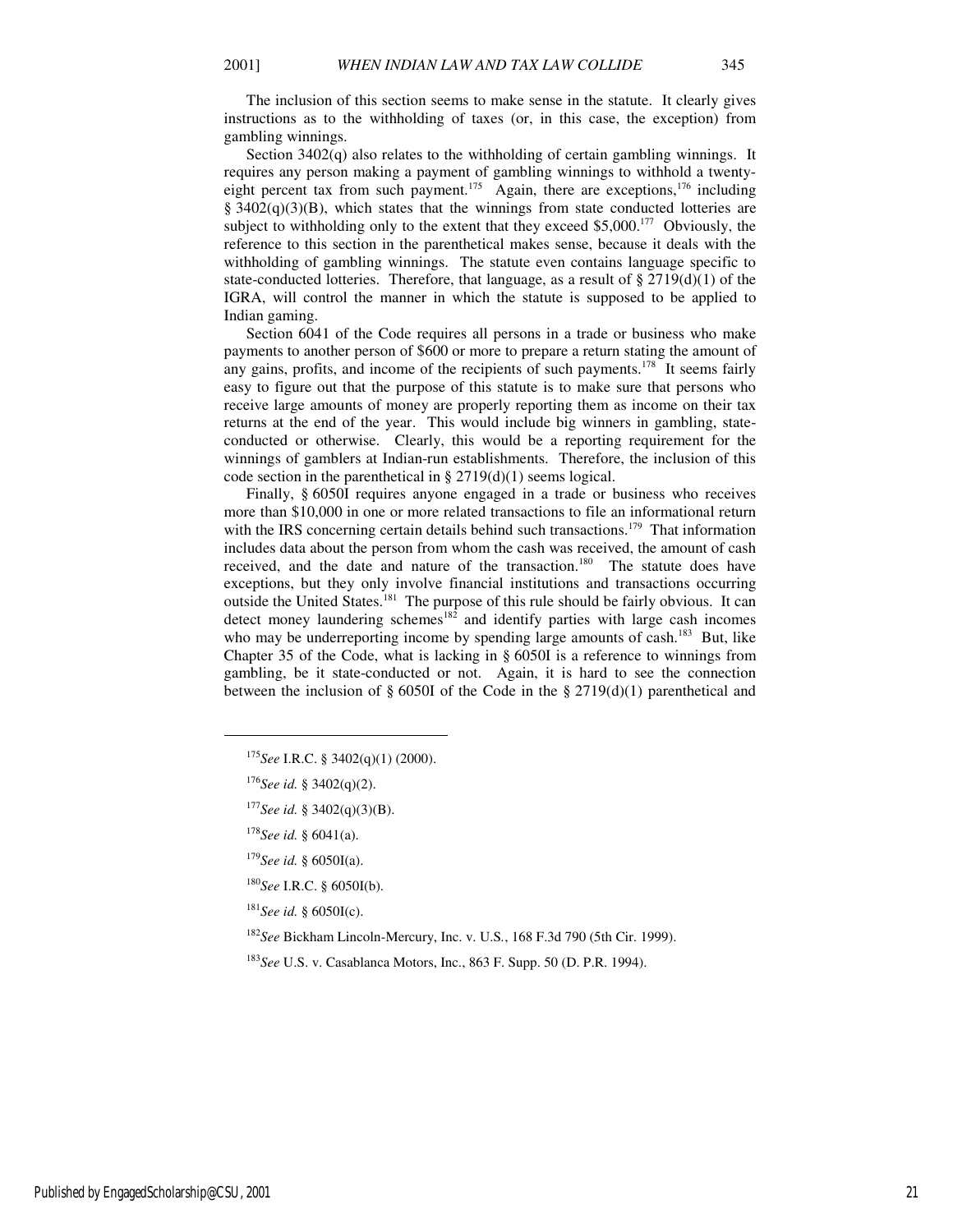the language outside the parenthetical. Not surprisingly, the *Little Six, Inc.* court also made reference to this section in concluding that  $\S 2719(d)(1)$  is ambiguous.<sup>184</sup>

It should be kept in mind that the exemption granted in § 2719(d)(1) applies to *all* forms of Indian gaming. It is hard to imagine anyone spending \$10,000 in just pulltabs. Therefore, the inclusion of § 6050I in the IGRA was apparently placed there to exempt the operators of Indian casinos from having to prepare returns for big-money gamblers.

But what is interesting in the context of  $\S 2719(d)(1)$  is that  $\S 6050I$  does not create an exception for state-conducted lotteries, and there is probably no reason to do it. Since people buy lottery tickets in amounts of far less than \$10,000, and since the sales are made in cash, tracking down anyone who spends \$10,000 in a year would be almost impossible. On the other hand, a lot of money can change hands in a short amount of time at a casino. One can cash a check for \$10,000 worth of chips right on the spot.<sup>185</sup> An Indian casino, save for this provision, would have to report large transactions like this. But the relation to state gaming operations is mysterious. The *Little Six, Inc.* court thought that the reference to § 6050I, as well as the reference to Chapter 35, was superfluous because neither of them relate to "winnings."<sup>186</sup>

What is left after looking at the parenthetical in  $\S 2719(d)(1)$ ? Of the five sections (actually, four sections and one chapter) mentioned in the parenthetical, two of them have nothing to do with the reporting or withholding of winnings. Obviously, this is an unusual situation. Usually a parenthetical such as the one in  $\S 2719(d)(1)$  is put there in order to clarify the statute. Here, the parenthetical only makes the statute more confusing. In fact, much of the language in the statute is superfluous. So it seems that the *Little Six, Inc.* court was right. The statute is ambiguous or at the very least, it is confusing and very poorly written.

This results in an all too familiar question: "What was Congress really trying to do?" Did it only want the provisions of the Code concerning the reporting and withholding of taxes with respect to the winnings from gaming to apply to the Indians in the same manner as they apply to state lotteries? That would seem to be the case if that parenthetical phrase was taken out. Taking out the parenthetical would make the statute fairly clear, at least as far as the taxes imposed by Chapter 35 are concerned. Since  $\S 2719(d)(1)$  would only reach provisions of the Code related to the reporting and withholding of taxes with respect to the winnings from gaming, the taxes imposed by Chapter 35, which do not relate to any of those things, would not be affected by the statute. Therefore, the argument for an exemption similar to the one enjoyed by state-operated lotteries would be gone. As a result, the tribes would clearly be liable for these taxes.

But the parenthetical has to have been put in there for a reason. It could be that Congress wanted the provisions of the Code sections in the parenthetical to apply to Indian gaming in the same manner as they do to state lotteries. Since state lotteries

1

<sup>184</sup>*See Little Six, Inc.*, 210 F.3d at 1365.

<sup>185</sup>That brings to mind the famous debt-discharge case of *Zarin v. Commissioner*, 916 F.2d 110 (3d Cir. 1990), where the taxpayer, in one month, accumulated a debt to the casino of nearly \$3.5 million, which was mainly the result of bounced personal checks.

<sup>186</sup>*See Little Six, Inc.*, 210 F.3d at 1365.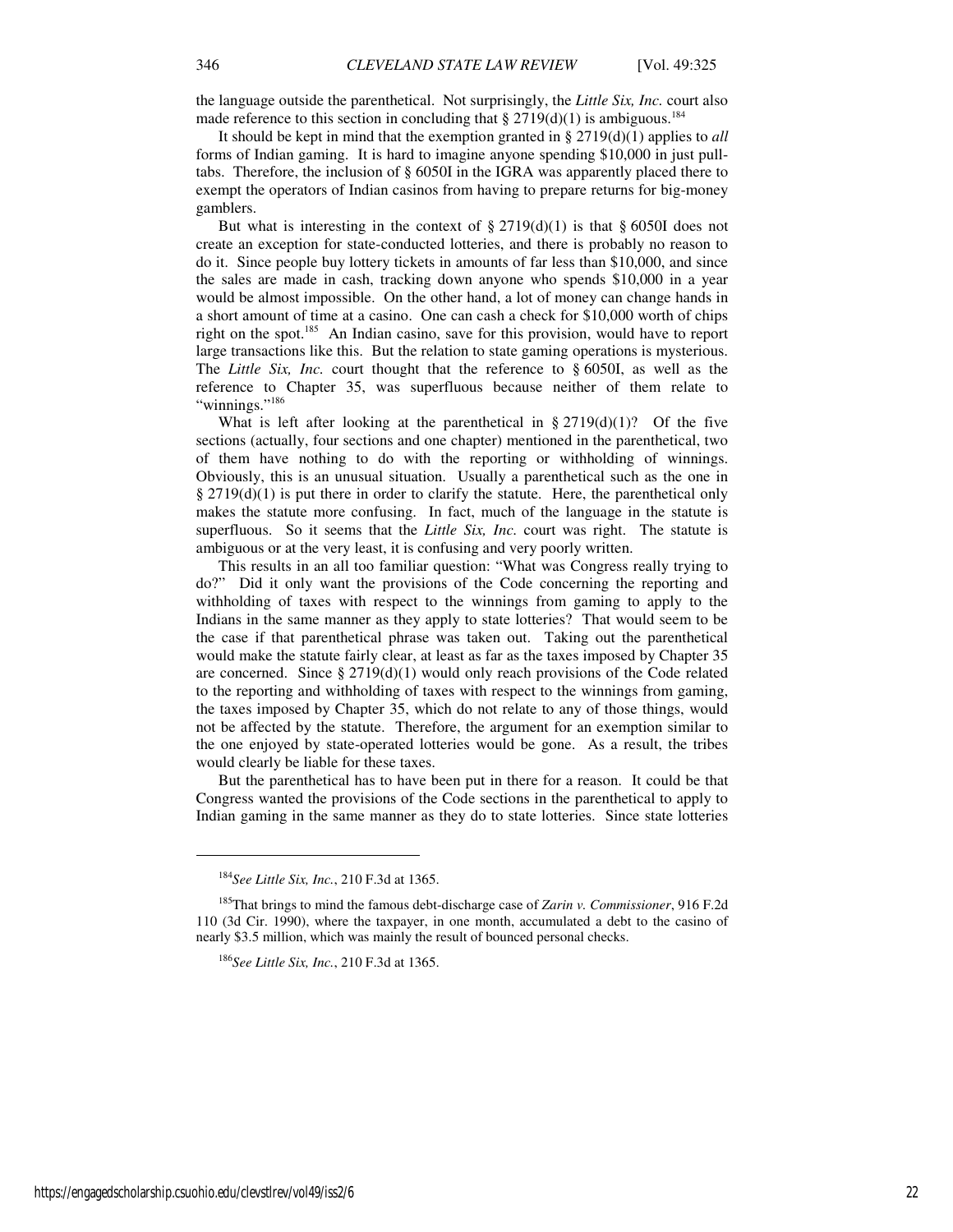are exempted from Chapter  $35$ 's taxes,<sup>187</sup> the tribes would be exempt from these taxes, as well. But the question of why the language of the statute only mentions "the reporting and withholding of taxes with respect to winnings" is still not answered.

The legislative history does not help much, either. On one hand, the word "taxation" was removed from the original version of the statute, as Judge Dyk mentioned.<sup>188</sup> On the other hand, one of the statute's authors stated that Congress really meant to treat the taxation of wagers conducted by the Indians in the same manner as wagers conducted by states.<sup>189</sup> The fact that this was stated by one of the statute's drafters should entitle it to more weight than the *Chickasaw Nation* court was willing to give to it, in spite of the fact that it was made long after the fact and only represents the voice of one senator.<sup>190</sup> In the end, there is still no clear answer. The statute is ambiguous.

### *B. Further Analysis of the Ambiguous Statute*

At this point, after concluding that the  $\S 2719(d)(1)$  is ambiguous, it would seem easy to just use the Indian Canon of Construction to settle the matter in favor of the tribes. If this happens, the interpretation of the statute must be resolved in favor of the tribes, who would then get the exemption from the tax in § 4401. That is what the *Little Six* court did, much to the chagrin of Judge Dyk in his dissent on the petitions for rehearing.<sup>191</sup> However, doing this would ignore another important tax concept. This is the rule that absent clear statutory guidance, a court will not imply tax exemptions.

The rule that tax exemptions are not granted by implication is applicable to taxing statutes affecting Indians as it is to all others.<sup>192</sup> If Congress intends to exempt certain income, it must do so expressly.<sup>193</sup> Courts are particularly sensitive to interpreting statutes to include exemptions when the Indians in the case argue that it should be a matter of policy. If courts could create or imply tax exemptions based on policy, many of the federal Indian laws would have the unintended effect of

 $\overline{a}$ 

<sup>190</sup>In their article, Wilkinson and Volkman discuss a hierarchy or reliability of legislative history. The hierarchy indicates that statements made by sponsors of legislation can "be persuasive on some occasions." Wilkinson, *supra* note 101, at 635. While this type of statement is usually made in debate, the statement by Senator Inuuye after the fact is still deserving of some weight. Of course, they point out in their hierarchy that a specific reference in the enactment itself is the most reliable indicator of legislative intent. The fact that there is a reference to Chapter 35 would seem to work in favor of the tribes. Of course, the other language of § 2719(d)(1) confuses the issue.

<sup>191</sup>*See Little Six, Inc.*, 229 F.3d at 1384.

<sup>192</sup>Agua Caliente Band of Mission Indians v. County of Riverside, 442 F.2d 1184, 1187 (9th Cir. 1971).

<sup>193</sup>*See Warbus*, 110 T.C. at 282-83.

Published by EngagedScholarship@CSU, 2001 23

<sup>187</sup>*See* I.R.C. § 4402(3).

<sup>188</sup>*See Little Six, Inc.*, 229 F.3d at 1385.

<sup>189</sup>*See Chickasaw Nation*, 208 F.3d at 883.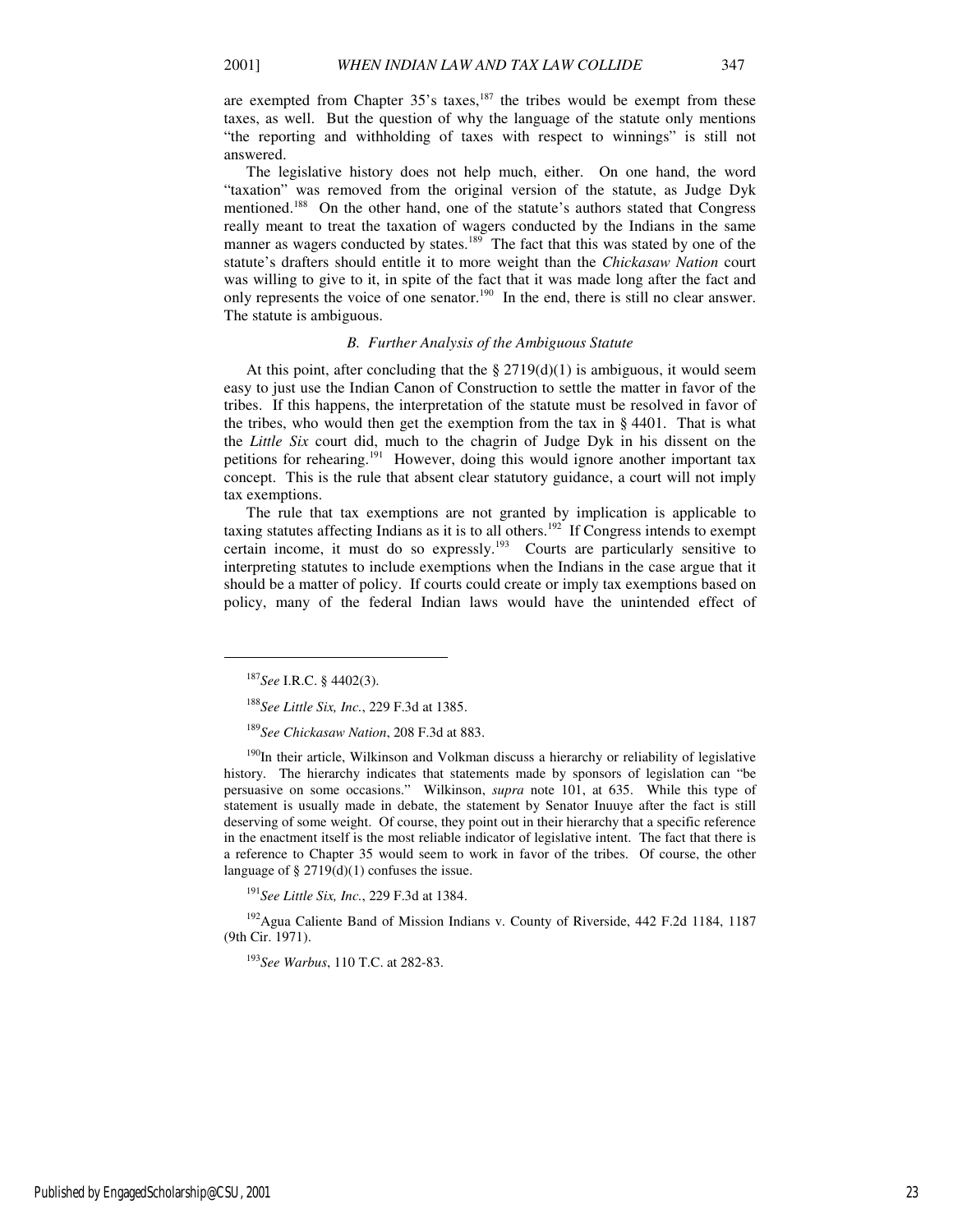exempting Indians from almost all taxation.<sup>194</sup> As the Court in *Confederated Tribes of the Warm Springs Reservation of Oregon v. Kurtz*<sup>195</sup> stated:

It is one thing to say that courts should construe treaties and statute dealing with Indians liberally, and quite another to say that, based on those same policy considerations which prompted the canon of liberal construction, courts themselves are free to create favorable rules.<sup>196</sup>

The court went on to say that an exemption from a treaty or non-tax statute can be found only where there is "express exemptive language."<sup>197</sup>

This discussion illustrates what the real conflict in *Chickasaw Nation* and *Little Six, Inc.* really is (or should be). There is a statute, § 2719(d)(1) of the IGRA, which is ambiguous as to whether it grants the tribes an exemption from the wagering taxes levied by § 4401 of the Internal Revenue Code, as well as the occupational tax in § 4411. On one side, the Indian Canon of Construction says that since the statute is ambiguous, it must be interpreted in favor of the Indians, so the exemption in this case should be granted. On the other side, there is a rule of tax law which says that tax exemptions must be clearly granted, which would mean that the exemption should not be granted here because there is no "express exemptive language," as the *Warm Springs Reservation of Oregon* court put it. Quite simply, the question is which of these two rules should prevail.

The *Warm Springs Reservation of Oregon* court, while not really dealing with that question because it did not think that the statutes were ambiguous, $198$  seemed to lean towards favoring the exemption rule. While it did briefly mention the Indian Canon of Construction, it spent a considerably longer amount of time, and cited more cases, discussing the exemption rule. It also repeatedly used the phrase "express exemptive language" while trying to find a provision to jusstify an exemption.

So then, did the *Little Six, Inc.* court freely create a favorable rule, as the *Warm Springs Reservation of Oregon* court would put it, or did it simply construe an ambiguous statute in favor of the Indians?

It is more likely that it did the latter. It did not create an exemption to the tax laws. Congress was clearly trying to create some type of exemptions in § 2719(d)(1). The problem is that the language used – or maybe more exactly, a parenthetical trying to explain the language that was used – made it unclear just what Congress was trying to exempt. Such poor drafting is certainly not the fault of the

<sup>196</sup>*Id.* at 882-83, *quoting Fry v. United States, 557 F.2d 646, 649 (9<sup>th</sup> Cir. 1977).* 

<sup>197</sup>*See Warm Springs Reservation of Oregon*, 691 F.2d at 882-83.

<sup>198</sup>*See id.* at 881.

1

<sup>&</sup>lt;sup>194</sup>United States v. Anderson, 625 F.2d 910, 917 (9th Cir. 1980).

<sup>195</sup>691 F.2d 878 (9th Cir. 1982). In *Warm Springs Reservation of Oregon*, a tribe was suing the government for the return of excise taxes paid from the use of motor vehicles and manufacturing. *Id.* at 879. The tribe claimed that a number of relevant statutes were ambiguous and that they should be construed in favor of the tribes under the Indian Canon of Construction to find an exemption. *Id.* at 880-81. The court found no ambiguity in the statutes, so the tribe was denied an exemption. *Id.* at 881. The *Warm Springs Reservation of Oregon*, court also spent a good deal of time discussing the reasons why the court could not imply an exemption. *See id.* at 880-83.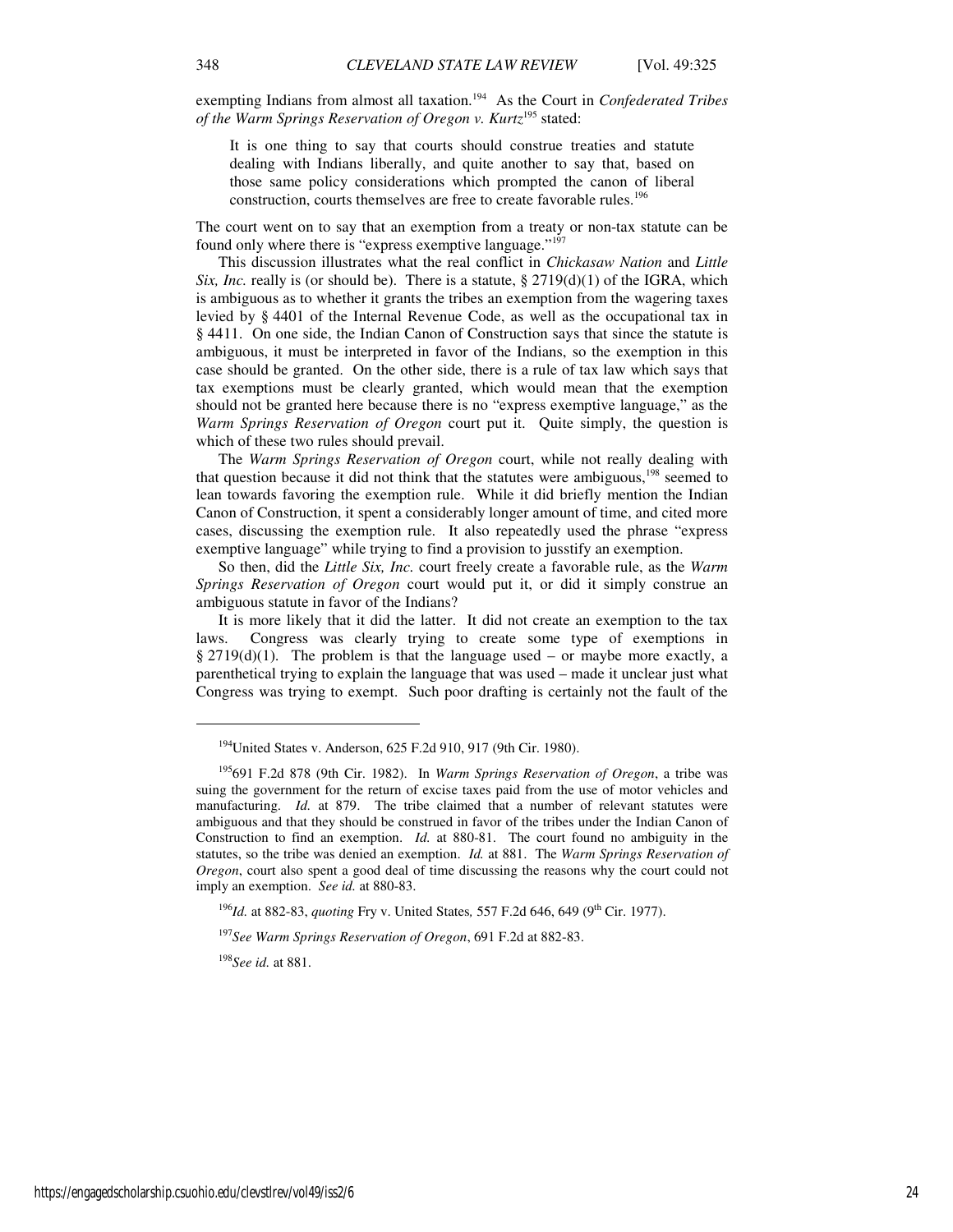Indians, so why should they bear the burden? That is what the Indian Canon of Construction does – it ensures that the law errs on the side of the protection of Indians when the language used by a treaty, statute, or regulation is unclear. The *Little Six, Inc.* court recognized the significance of the Canon, while the *Chickasaw Nation* court apparently did not.

That is not to say that the *Little Six, Inc.* analysis is perfect. Judge Dyk raised some valid questions when he dissented from the Federal Circuit's denial of the petitions for rehearing. Still, his analysis does support the assertion that §  $2719(d)(1)$ is ambiguous. He acknowledges that one cannot give effect to all the language of the statute without rendering the statute self-contradictory.<sup>199</sup> While he was right that the *Little Six, Inc.* court should have engaged in more analysis of the statute's structure, purpose, and history to produce an interpretation that makes the statute coherent, $200$  it seems that even doing so would not produce a clear answer. If, after doing more work than the *Little Six, Inc.* court did, the statute's meaning was still unclear, as it appears to be, then the Canon should be used to resolve the matter in favor of the Indians.

#### *C. Where Did Chickasaw Nation Go Wrong?*

So, now that the analysis indicates that the *Little Six, Inc.* decision is right, it should be noted where the *Chickasaw Nation* court seemed to err in its analysis. First, it seems that the court in *Chickasaw Nation* made many of the same mistakes in its decision that Professor Jensen thinks the Tax Court made in *Warbus*.

A very important factor is that there must be concerns in the precedential value of each of these decisions. In the introduction to his paper, Professor Jensen stated a concern that the *Warbus* decision could become extremely bad precedent, as it was a published decision of the Tax Court.<sup>201</sup> Specifically, he worried that the decision could come to stand for the proposition that the Tax Court could ignore Indian law principles in tax disputes that involve Indian tribes or Indian tribal members.<sup>202</sup> The same thing almost happened with *Chickasaw Nation*. Section 7873 of the Internal Revenue Code, the section which was in dispute in *Warbus*, had not been the subject of prior judicial decisions, so the erroneous decision in *Warbus* could have an enormous effect in developing an understanding of that section.<sup>203</sup> Similarly, § 2719(d)(1) of the IGRA had not been the subject of judicial scrutiny before *Chickasaw Nation* and *Little Six, Inc.* Had both courts come to the same conclusion on the meaning of the statute, that understanding would have been firmly established. And if *Little Six, Inc.* had followed the interpretation of *Chickasaw Nation*, the interpretation against the tribes would have two decisions in its favor. This could be particularly troubling because, like § 7873 in *Warbus*, § 2719(d)(1) is specifically geared toward the tax consequences of Indian activity. This should be obvious because §  $2719(d)(1)$  is in Title 25 of the United States Code, which is the body of Federal Indian law. And a case involving  $\S 2719(d)(1)$  will never come up

 $\overline{a}$ 

<sup>202</sup>*Id.*

<sup>203</sup>*Id.* at 692.

<sup>199</sup>*See Little Six, Inc.*, 229 F.3d at 1384.

<sup>200</sup>*See id.* 

<sup>201</sup>Jensen, *supra* note 100, at 692.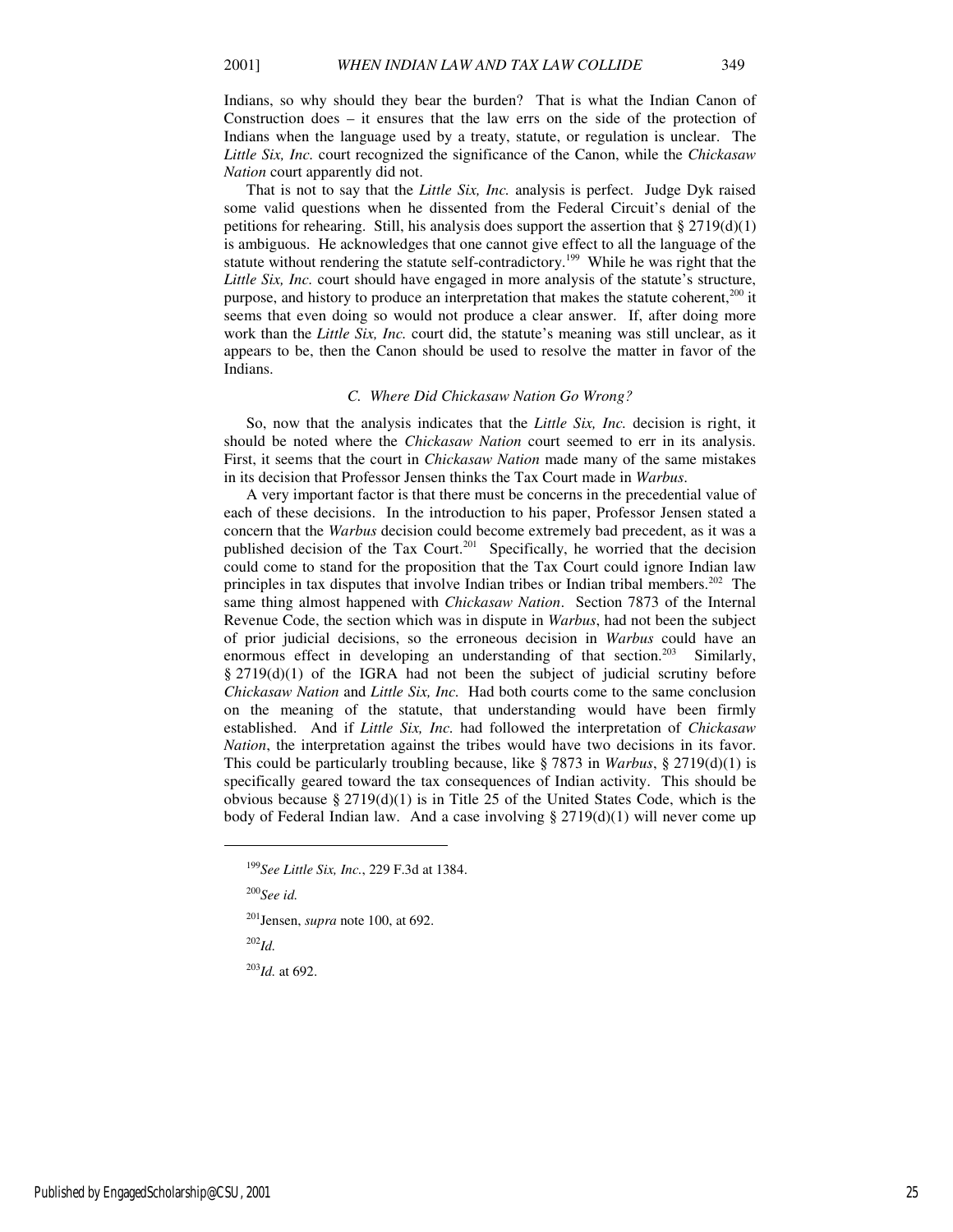outside the context of Indian law, so there would probably be fewer opportunities for courts to take a look at this statute and analyze the errors of *Chickasaw Nation*.

Additionally, both *Warbus* and *Chickasaw Nation* demonstrate how judges can all but disregard the Indian Canon of Construction when its application seems to be inconvenient. Judges have, on a number of occasions, circumvented the Canon by simply declaring that the statute is unambiguous.<sup>204</sup> Yet they have to acknowledge the Canon; it is a part of the law.<sup>205</sup> But of course, if the statute is not ambiguous, then the Canon is not a concern. How the *Chickasaw Nation* court found no ambiguity in the statute is still difficult to understand. The analysis above describes how and why § 2719(d)(1) is ambiguous. The *Chickasaw Nation* opinion couldn't explain what the language of the statute means, although it purported to do so. Because the court thought it knew what the statute meant, it did not concern itself with the Canon.

For example, rather than break down the statute into smaller pieces, the *Chickasaw Nation* court looked at the statute in a very broad sense.<sup>206</sup> It spent most of its time concentrating on policy-driven arguments, which are important in their own way. But the policy of the IGRA is in § 2702; the statute at issue in the case was § 2719(d)(1). Before looking at the somewhat fuzzy policy objectives, the Court should have spent more time analyzing the statute itself to try to determine what the statute meant.

Particularly odd is the Court's handling of the reference to Chapter 35 in the parenthetical of  $\S 2719(d)(1)$ . It calls the statute's reference to Chapter 35 "somewhat cryptic,"<sup>207</sup> but discards that problem by claiming that the most reasonable conclusion is that the reference to Chapter 35 was to incorporate its definitions of the terms "wager" and "lottery."<sup>208</sup> It is true that Chapter 35 does contain definitions for those terms, but they are both contained in one section, § 4421. Section 4421(1) defines "wager" and § 4421(2) defines "lottery." The bulk of the remaining portions of Chapter 35 deal with the wagering excise tax and the related occupational tax.<sup>209</sup> So, if Congress was really just trying to incorporate those two terms, why didn't it just say "§ 4421" instead of "Chapter 35?" The Court did not address that, and it probably does not have a good answer. And besides, while § 4421, does define "wager" and "lottery", those terms, at least in the context of § 4421, still have nothing to do with "the reporting and withholding of taxes with respect to the winnings from gaming operations."<sup>210</sup> So even if Congress was just trying to incorporate those definitions, a reference to § 4421 in place of "Chapter 35" would still be difficult to explain.

<sup>204</sup>*Id.* at 697.

 $^{205}$ *Id.* 

1

<sup>206</sup>*Chickasaw Nation*, 208 F.3d at 881-82.

<sup>207</sup>*Id.* at 883.

<sup>208</sup>*Id.*

<sup>209</sup>*See* I.R.C. §§ 4401-14 (2000).

<sup>210</sup>25 U.S.C. § 2719(d)(1) (2000).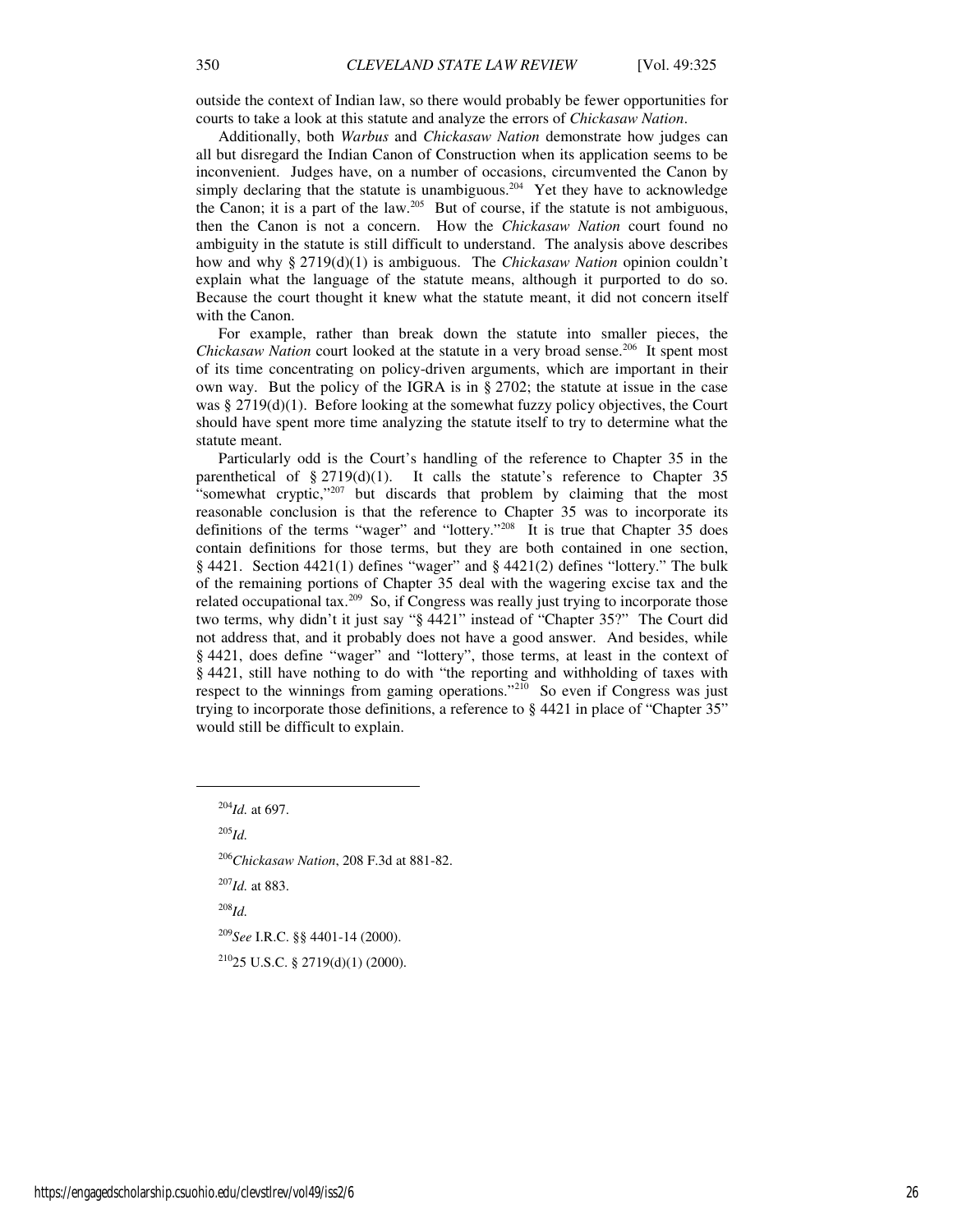In fact, later in the same paragraph as this Chapter 35 explanation, the Court seems to unwittingly acknowledge that the  $\S 2719(d)(1)$  is ambiguous. This passage near the end of the opinion seems to acknowledge this ambiguity:

In any event, we are unwilling to assume, based solely upon the inclusion of this parenthetical reference to Chapter 35, that Congress intended to provide tribes with the exemption from federal wagering excise taxes enjoyed by the states. Such an assumption would fly directly in the face of § 2719(d)'s express reference to "the reporting and withholding of taxes with respect to the winnings from gaming or wagering operations."<sup>211</sup>

That passage, along with the reference to Chapter 35's inclusion in the parenthetical being "somewhat cryptic,"<sup>212</sup> makes it clear that the Court really had no idea what the reference to Chapter 35 was doing in the parenthetical. It sees the conflict between the reference to Chapter 35 and the language outside the parenthetical. But instead of taking this ambiguity and investigating it further, the Court simply made up its mind that, whatever all of this language meant, it could not have meant an exemption to the excise taxes in Chapter 35. The Court simply stated that if Congress intended to provide tribes with an exemption from the federal wagering excise taxes, it clearly knew how to draft such an exemption.<sup>213</sup> By doing this, the Canon was kept out of play. Additionally, the Court did not consider other sections mentioned in the parenthetical, namely § 6050I, and failed to analyze its somewhat mysterious inclusion therein, as did the *Little Six, Inc.* Court.<sup>214</sup>

But before going any farther, it is important to consider the original question posed in this section. That is the one about the conflict between the Indian Canon of Construction and the reluctance of courts to imply a tax exemption from ambiguous statutes. This is bound to come up again in the courts, so the question should be addressed. Which one should prevail? The Indian Canon of Construction should prevail.

Unquestionably, the history behind the Indian Canon of Construction has to be a factor here. By not giving Indians the benefit of the doubt on an ambiguous statute, it seems that courts would be ignoring the principles behind the government's relationship with Indians. The language used by the Supreme Court in a case where it had to construe ambiguous language in the context of Indian law and taxation, Squire v. Capoeman,<sup>215</sup> probably states it best: "To tax respondent under these circumstances would, in the words of the court below, be 'at the least, a sorry breach

<sup>212</sup>*Id.*

j

Published by EngagedScholarship@CSU, 2001 27

<sup>211</sup>*Chickasaw Nation*, 208 F.3d at 883.

<sup>213</sup>*See id.* at 884.

<sup>214</sup>*See Little Six, Inc.*, 210 F.3d at 1365.

 $215351$  U.S. 1 (1956). This case involved the taxation of an individual Indian. The IRS claimed that the taxpayer owed capital gains taxes from the sale of timber on land acquired from the government pursuant to the General Allotment Act of 1887. The Court used the Indian Canon of Construction to conclude that the transfer of the land "free of all charge or incumbrance whatsover" included capital gains from the sale of timber on the land. *Id.* at 4.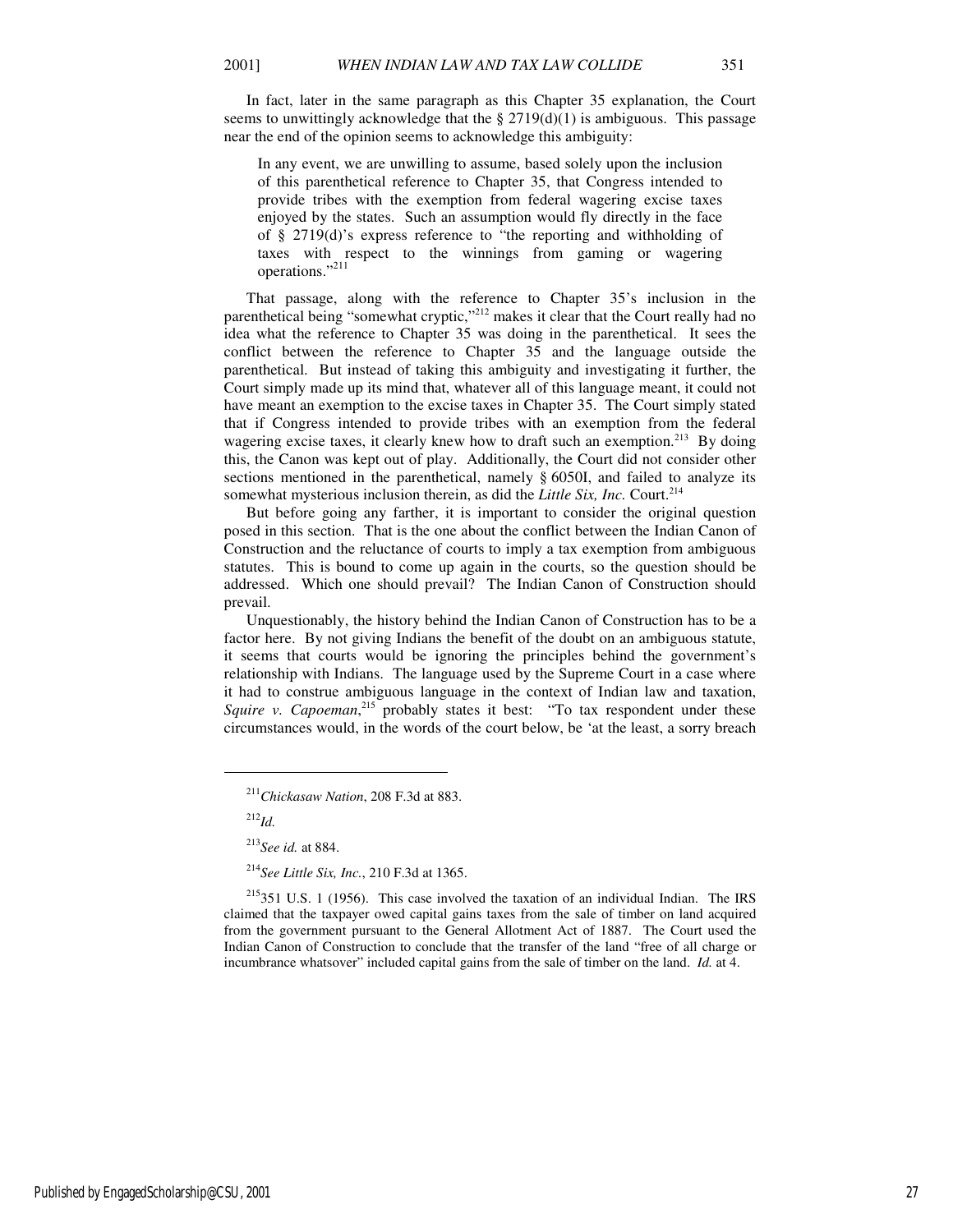of faith with these Indians."<sup>216</sup> That faith with which the government should conduct its affairs with Indians is kept in check, in part, by the Indian Canon of Construction. This Canon was a part of American jurisprudence long before the Internal Revenue Code came into being, and should not be ignored in tax cases.

## *D. Other Policy Concerns Which Support an Exemption*

Section 7871 of the Code forces the IRS to treat tribal governments in the same manner as it does state governments under certain sections of the Code.<sup>217</sup> Why would Congress want to do this? States have a number of essential government functions that have to be carried out, and of course, the taxpayers of the states are ultimately the people who pay for these services. The exemptions from many tax provisions that are enjoyed by state governments are a way to save them money. The less money that states have to pay to the federal government, the less they have to take from their citizens in the form of taxes.

The same is true for tribal governments. Indian tribes exert sovereignty over their land, and like all governments, regulate conduct within the governmental (in their case, reservation) boundaries.<sup>218</sup> In enacting  $\S 7871$ , Congress recognized this and granted some (but obviously not all) of the tax advantages enjoyed by states to tribal governments. The same policy applies as the one that justifies the provisions that are favorable to state governments.

So why do tribes sell pull-tabs and open casinos? It's the same reason that states have lotteries: they are usually cash cows.<sup>219</sup> As an example, in 1999, the Ohio Lottery had sales of approximately \$2.145 billion, with prize expenses, commissions, and operating expenses totaling approximately \$1.483 billion.<sup>220</sup> That is a profit of about \$662 million dollars, all of it free of tax from the federal government. Why should it be tax-free? In 1999, \$696 million was transferred to fund education, as required by the Ohio Constitution.<sup>221</sup> Since its inception in 1974, the Lottery has provided over \$9.7 billion in support of the state's public education system.<sup>222</sup>

Tribal governments are using the profits from their casinos and lotteries, including pull-tab games, for many of the same purposes. For example, the Oneida Tribe in New York operates the Turning Stone Casino.<sup>223</sup> It has used gaming revenues to purchase additional land, increasing the size of the reservation from

1

<sup>220</sup>Ohio Lottery Commission, *Where the Money Goes*, *at* http://www.ohiolottery.com/ where/where.html (last visited Jan. 13, 2001).

 $221$ Ohio CONST., art. XV, § 6.

<sup>222</sup>Ohio Lottery Commission, *supra* note 220.

<sup>223</sup>*See* Rand & Light, *supra* note 16, at 403.

<sup>216</sup>*Squire*, 351 U.S. at 10.

<sup>217</sup>*See* I.R.C. § 7871(a).

<sup>218</sup>Wilkinson & Volkman, *supra* note 103, at 604.

<sup>&</sup>lt;sup>219</sup>Although, as Rand and Light point out, not all Indian gaming operations are successful. It depends on a number of market variables, such as population density. However, games such as the pull-tabs are set up so that the tribe will make money as it gets through each box of tickets. Still, these are not the most lucrative gaming operation; the casinos are. *See* Rand & Light, *supra* note 16, at 404-05.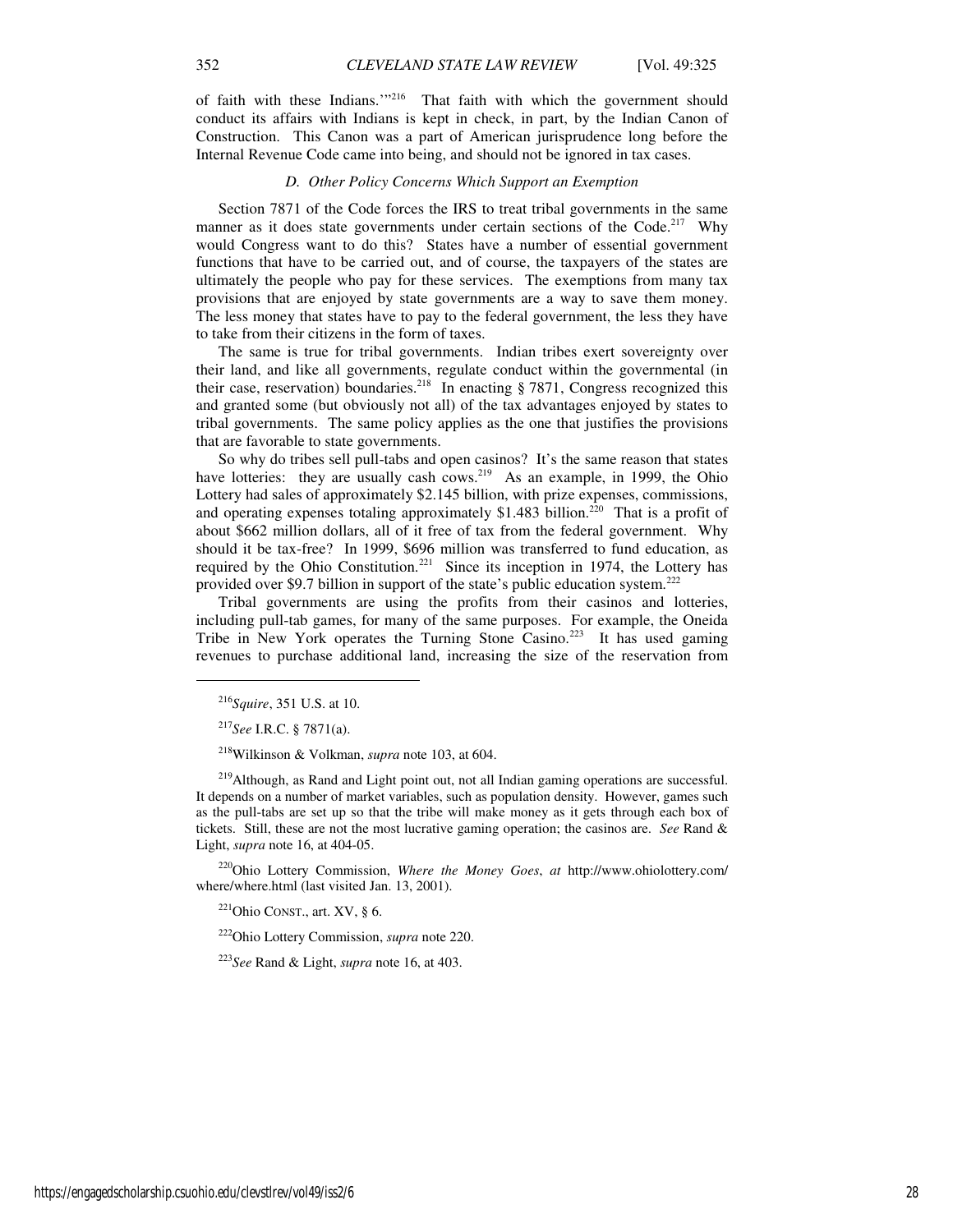thirty-two acres to nearly  $4,000$  acres.<sup>224</sup> It has also built a council house, health services center, senior center, new roads, and a burial ground.<sup>225</sup> More in line with Ohio's use of lottery money, the tribe has also established scholarship and job training programs.<sup>226</sup> From this, can be seen that states and tribes use the proceeds from lotteries and other types of gambling for many, if not most, of the same purposes.

Essentially, this makes it fair to treat states and tribes in a similar manner under any provision of the Internal Revenue Code. It is a case of horizontal equity: similarly situated taxpayers should be treated in a similar manner by the tax laws. While there are differences between states and tribes, they are very similarly situated in the case of their gambling operations. Both tribes and states run these operations because they are profitable. Both use the proceeds for similar purposes, which ultimately serve the interests of the people within the boundaries of the state or reservation.

#### V. CONCLUSION

As mentioned earlier, a petition for certiorari was granted on January 22, 2001 by the Supreme Court in the *Chickasaw Nation* case. Hopefully, the Court will make a careful analysis of all of the statutes involved, especially  $\S 2719(d)(1)$  of the IGRA. Also, it should not forget about the Indian Canon of Construction and the policies which make it only fair to treat tribal governments in the same manner as state governments. With this in mind, hopefully the Court will find that  $\S 2719(d)(1)$ should be construed to allow an exemption from the excise and occupational taxes for these tribes.

Whatever the Court decides, Congress could eventually put an end to this mess by amending  $\S 2719(d)(1)$  to make it clear whether these wagers are exempt. However, a review of legislation introduced since these decisions came out reveals that no one has proposed an amendment to  $\S 2719(d)(1)$ . That is not surprising, since this is far from a hot-button issue for most Americans. It is an issue that is unlikely to receive much attention in the near future, as both political parties will be concentrating on introducing legislation dealing with the main topics of last year's election. Still, it is better for tax issues to be resolved in places other than the courts.

## VI. POSTSCRIPT: THE SUPREME COURT'S DECISION

The Supreme Court ultimately decided this issue in *Chickasaw Nation v. United States*<sup>227</sup> and in a 7-2 decision, ruled for the government.

Justice Breyer wrote for the majority. After reviewing the language of the statutes involved, the opinion agreed with the Tribes that the reference to Chapter 35 was surplusage, but that the reference to Chapter 35 cannot be given independent operative effect without "seriously rewriting the language of the rest of the statute."<sup>228</sup> The opinion also emphasized the rule that when Congress enacts a tax

 $\overline{a}$ 

<sup>225</sup>*See id.* 

<sup>226</sup>*See id.* 

<sup>227</sup>122 S.Ct. 528 (2001).

<sup>228</sup>*Id.* at 532.

<sup>224</sup>*See id.*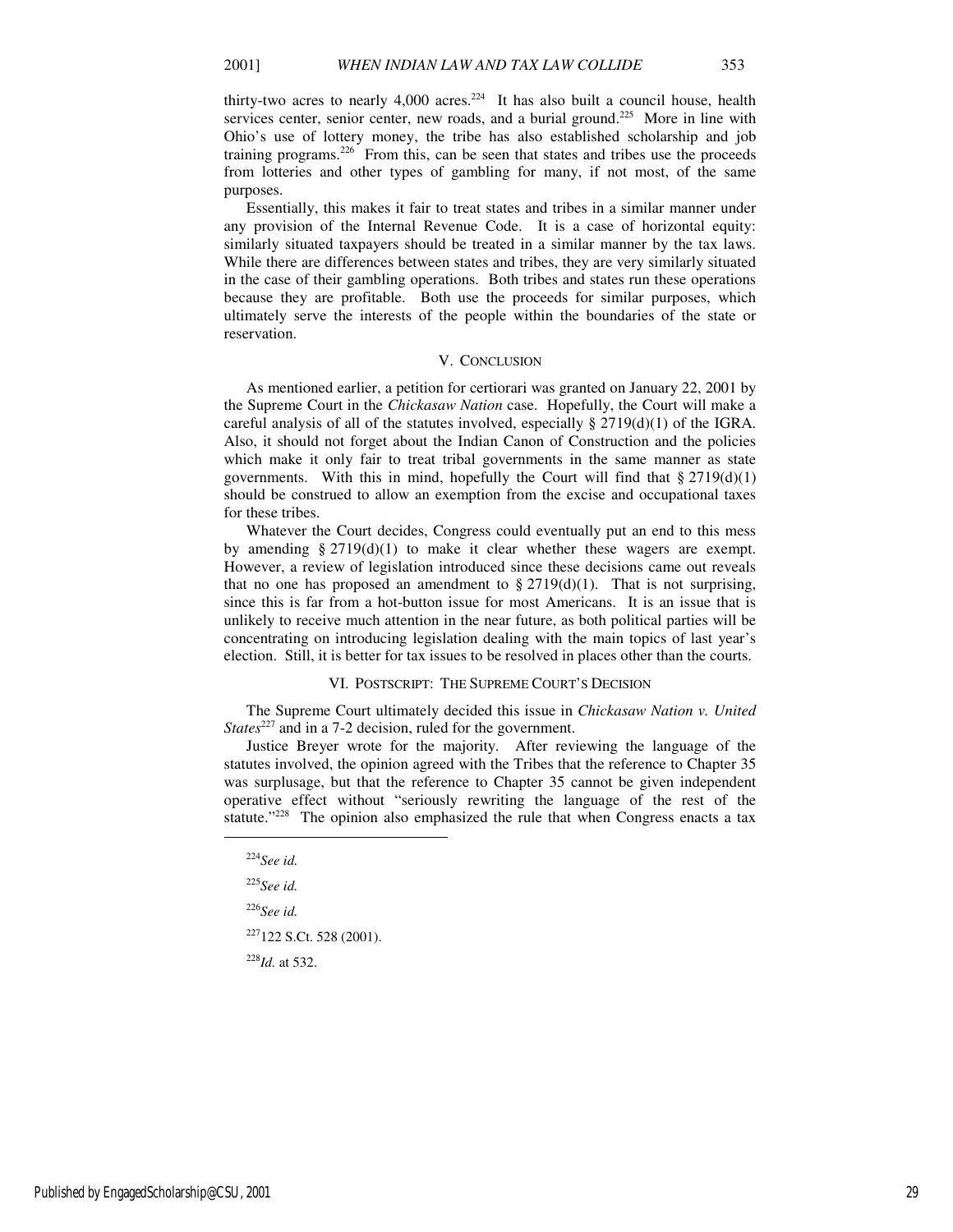exemption, it usually does so explicitly.<sup>229</sup> In this case, the Court stated that the "more plausible role" of the hypothetical was to provide an illustrative list of examples, and that the reference to Chapter 35 was simply a bad example which may have been included inadvertently.<sup>230</sup> Again, the bad example did not warrant rewriting of the remainder of the statute's language, nor did it mean that the statute was ambiguous, that is, "capable of being understood in two or more possible ways."<sup>231</sup> Instead, common sense suggests that this cross-reference is simply a drafting mistake, a failure to delete an inappropriate cross-reference in the bill that Congress later enacted into law.<sup>232</sup>

The Court also discussed the legislative history of  $\S 2719(d)$ , specifically the deletion of the word "taxation" from the language of the statute. The Court stated that the Tribes' interpretation of the statute would bring the word "taxation" back into the language of the statute, even though it was deleted.<sup>233</sup>

Finally, the Indian Canon of Construction was considered, and ultimately discarded, by the Court. Accepting as conclusive the Indian Canon "would produce an interpretation that we conclude would conflict with the intent embodied in the statute Congress wrote," so the Court refused to apply the canon in this case. $234$  The opinion also pointed out the canon that tax exemptions should be clearly expressed, and refused to compare the strength of the canons since the Indian Canon of Construction was inapplicable in this case. $235$ 

Justice O'Connor, who was joined by Justice Souter, wrote the dissenting opinion. Her argument was that even though there was some drafting error in the statute, $236$  there is simply no way to tell whether the error was the inclusion of "Chapter 35" in the parenthetical or the removal of the word "taxation" in the statute.<sup>237</sup> She added that there is no generally accepted canon of statutory construction favoring language outside of parentheses to language within them.<sup>238</sup> As a result, it becomes necessary to turn to other canons of statutory construction.<sup>239</sup> She also noted the policy behind IGRA, which is to aid in tribes raising revenue, and noted that it would seem logical that Congress would have intended the Nations to receive more, not less, revenue from gaming.<sup>240</sup> Because "[t]his Court has repeatedly

1

<sup>231</sup>*Id.*

<sup>232</sup>*Chickasaw Nation*, 122 S. Ct. at 533.

<sup>233</sup>*Id.* at 534.

<sup>234</sup>*Id.* at 535.

<sup>235</sup>*Id.* at 535-36.

<sup>236</sup>*Id.* at 536.

<sup>237</sup>*Chickasaw Nation*, 122 S. Ct. at 536.

<sup>238</sup>*Id.* at 537.

<sup>239</sup>*Id.* at 538.

<sup>240</sup>*Id.* at 537-38.

<sup>229</sup>*Id.* at 533. <sup>230</sup>*Id.*